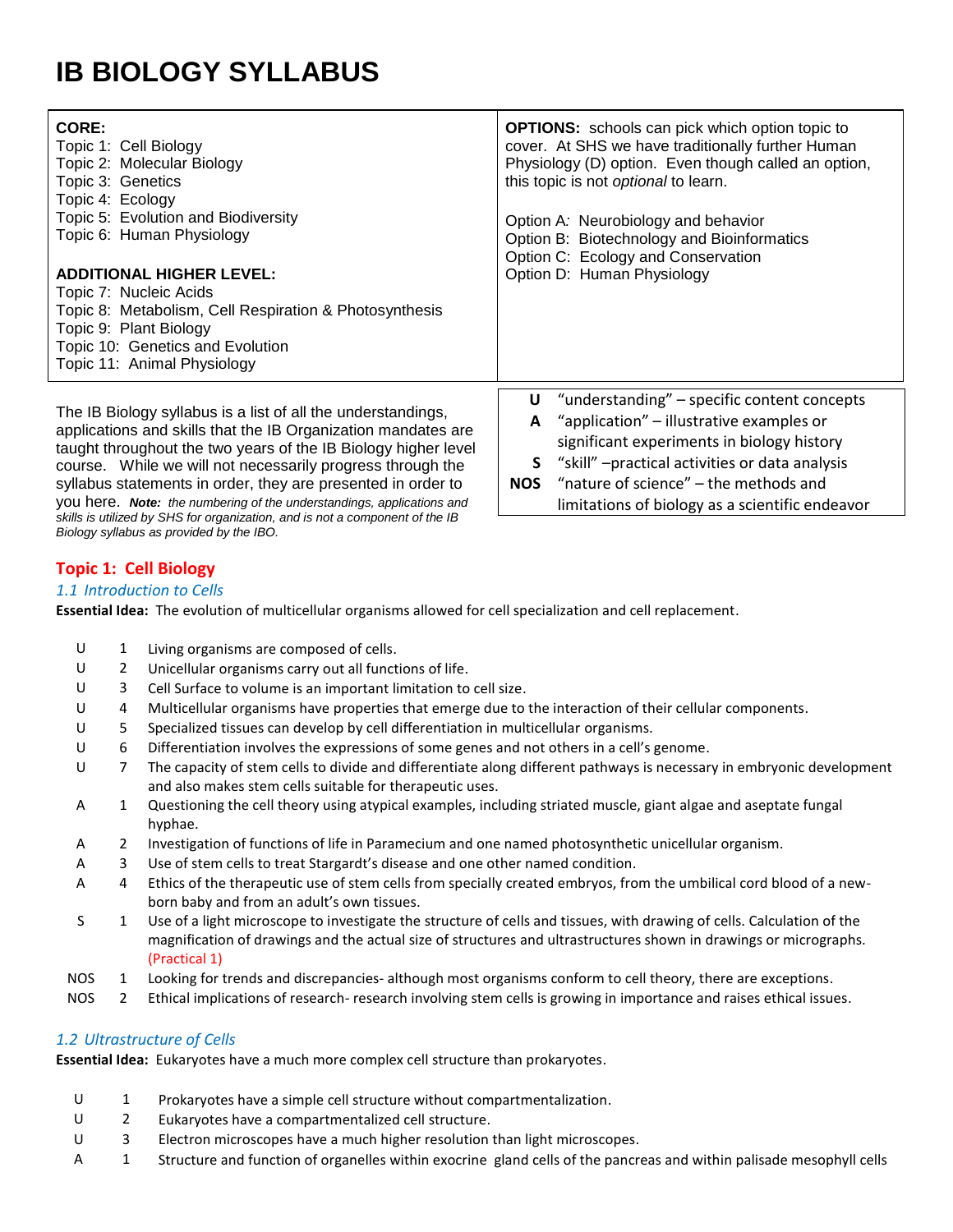of the leaf.

- A 2 Prokaryotes divide by binary fission.
- S 1 Drawings of the ultrastructure of prokaryotic cells based on electron micrographs.
- S 2 Drawings of the ultrastructure of eukaryotic cells based on electron micrographs.
- S 3 Interpretations of electron micrographs to identify organelles and deduce the function of specialized cells.
- NOS 1 Developments in scientific research follows improvements in apparatus- the invention of the electron microscopes led to greater understanding of cell structure.

## *1.3 Membrane Structure*

**Essential Idea:** The structure of biological membranes makes them fluid and dynamic.

- U 1 Phospholipids form bilayers in water due to the amphipathic properties of phospholipid molecules. U 2 Membrane proteins are diverse in terms of structure, position in the membranes and function. U 3 Cholesterol is a component of animal cell membranes. A 1 Cholesterol in mammalian membranes reduces membrane fluidity and permeability to some solutes. S 1 Drawing of the fluid mosaic model. S 2 Analysis of evidence from electron microscopy that led to the proposal of the Davidson-Danielli model. S 3 Analysis of the falsification of the Davison-Danielli model that led to the Singer-Nicolson model. NOS 1 Using models as representations of the real world-there are alternative models of membrane structures.
- NOS 2 Falsification of theories with one theory being superseded by another-evidence falsified the Davison-Danielli model.

## *1.4 Membrane Transport*

**Essential Idea:** Membranes control the composition of cells by active and passive transport.

- U 1 Particles move across membranes by simple diffusion, facilitated diffusion, osmosis and active transport. U 2 The fluidity of membranes allows materials to be taken into cells by endocytosis or released by exocytosis. Vesicles move materials within cells. A 1 Structure and function of the sodium-potassium pumps for active transport and potassium channels for facilitated diffusion in axons. A 2 Tissues or organs to be used in medical procedures must be bathed in a solution with the same osmolarity as the
- cytoplasm to prevent osmosis.
- S 1 Estimation of osmolarity in tissues by bathing samples in hypotonic and hypertonic solutions. (Practical 2)
- NOS 1 Experimental design- accurate quantitative measurements in osmosis experiments are essential.

## *1.5 Origin of Cells*

**Essential Idea:** There is an unbroken chain of life from the first cells on Earth to all cells in organisms alive today.

- U 1 Cells can only be formed by division of pre-existing cells.
- U 2 The first cells must have arisen from non-living material.
- U 3 The origin of eukaryotic cells can be explained by the endosymbiotic theory.
- A 1 Evidence from Pastuer's experiments that spontaneous generation of cells and organisms does not now occur on Earth.
- NOS 1 Testing the general principles that underline the natural world- the principles that cells only come from pre-existing cells needs to be verified.

## *1.6 Cell Division*

**Essential Idea:** Cell division is essential but must be controlled.

- U 1 Mitosis is division of the nucleus into two genetically identical daughter nuclei.
- U 2 Chromosomes condense by supercoiling during mitosis.
- U 3 Cytokinesis occurs after mitosis and is different in plants and animal cells.
- U 4 Interphase is a very active phase of the cell cycle with many processes occurring in the nucleus and cytoplasm.
- U 5 Cyclins are involved in the control of the cell cycle.
- U 6 Mutagens, oncogenes and metastasis are involved in the development of primary and secondary tumors.
- A 1 The correlation between smoking and incidence of cancers.
- S 1 Identification of phases of mitosis in cells viewed with a microscope or in a micrograph.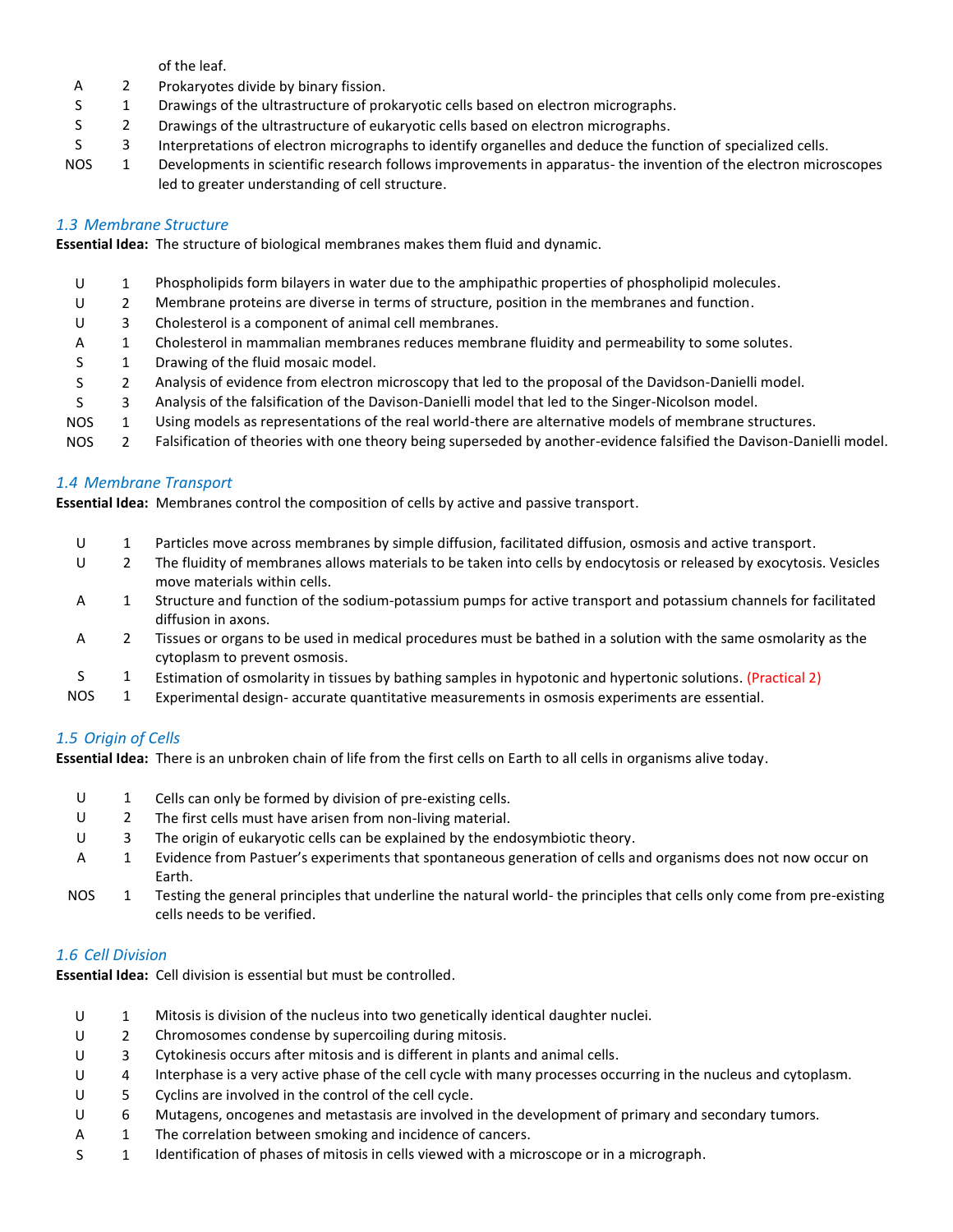- S 2 Determination of a mitotic index from a micrograph.
- NOS 1 Serendipity and scientific discoveries- the discoveries of cyclins was accidental.

# **Topic 2: Molecular Biology**

## *2.1 Molecules to Metabolism*

**Essential Idea:** Living Organisms control their composition by complex web of chemical reactions.

- U 1 Molecular biology explains living processes in terms of the chemical substances involved
- U 2 Carbon atoms can form four covalent bonds allowing a diversity of stable compounds to exist
- U 3 Life is based on carbon compounds including carbohydrates, lipids proteins and nucleic acids
- U 4 Metabolism is the web of all the enzyme-catalyzed reactions in a cell or organism
- U 5 Anabolism is the synthesis of complex molecules from simpler molecules including the formation of macromolecules from monomers by condensation reactions
- U 6 Catabolism is the breakdown of complex molecules into simpler molecules including the hydrolysis of macromolecules into monomers
- A 1 Urea as an example of a compound that is produced by living organisms but can also be artificially synthesized
- S 1 Drawing molecular diagrams of glucose, ribose, a saturated fatty acid and a generalized amino acid
- S 2 Identification of biochemical such as sugars, lipids, or amino acids from molecular drawings
- NOS 1 Falsification of theories- the artificial synthesis of urea helped to falsify vitalism.

#### *2.2 Water*

**Essential Idea:** Water is the medium of life.

- U 1 Water molecules are polar and hydrogen bonds form between them.
- U 2 Hydrogen bonding and dipolarity explain the cohesive, adhesive, thermal and solvent properties of water.
- U 3 Substances can be hydrophilic or hydrophobic.
- A 1 Comparison of the thermal properties of water with those of methane.
- A 2 Use of water as a coolant in sweat.
- A 3 Modes of transport of glucose, amino acids, cholesterol, fats. Oxygen, and sodium in blood in relations to their solubility in water.
- NOS 1 Use of theories to explain natural phenomena- the theory that hydrogen bonds form between water molecules explain the properties of water.

## *2.3 Carbohydrates and Lipids*

**Essential Idea:** Compounds of carbon, hydrogen and oxygen are used to supply and store energy.

- U 1 Monosaccharide monomers are linked together by condensation reactions to form disaccharides and polysaccharide polymers.
- U 2 Fatty acids can be saturated, monounsaturated and polyunsaturated.
- U 3 Unsaturated fatty acids can be cis or trans isomers.
- U 4 Triglycerides are formed by condensation from three fatty acids and one glycerol.
- A 1 Structure and function of cellulose and starch in plants and glycogen in humans.
- A 2 Scientific evidence for health risks of trans fat and saturated fatty acids.
- A 3 Lipids are more suitable for long term energy storage in humans than carbohydrates.
- A 4 Evaluation of evidence and the methods used to obtain the evidence for health claims made about lipids.
- S 1 Use of molecular visualization software to compare cellulose, starch and glycogen.
- S 2 Determination of body mass index by calculation or use of a nomogram.
- NOS 1 Evaluating claims- health claims made about lipids in diets need to be assessed.

## *2.4 Proteins*

**Essential Idea:** Proteins have a very wide range of functions in living organisms.

- U 1 Amino Acids are linked together by condensation to form polypeptides.
- U 2 There are 20 different amino acids in polypeptides synthesized on ribosomes.
- U 3 Amino Acids can be linked together in any sequence giving a huge range of possible polypeptides.
- U 4 The amino acid sequence of polypeptides is coded for by genes.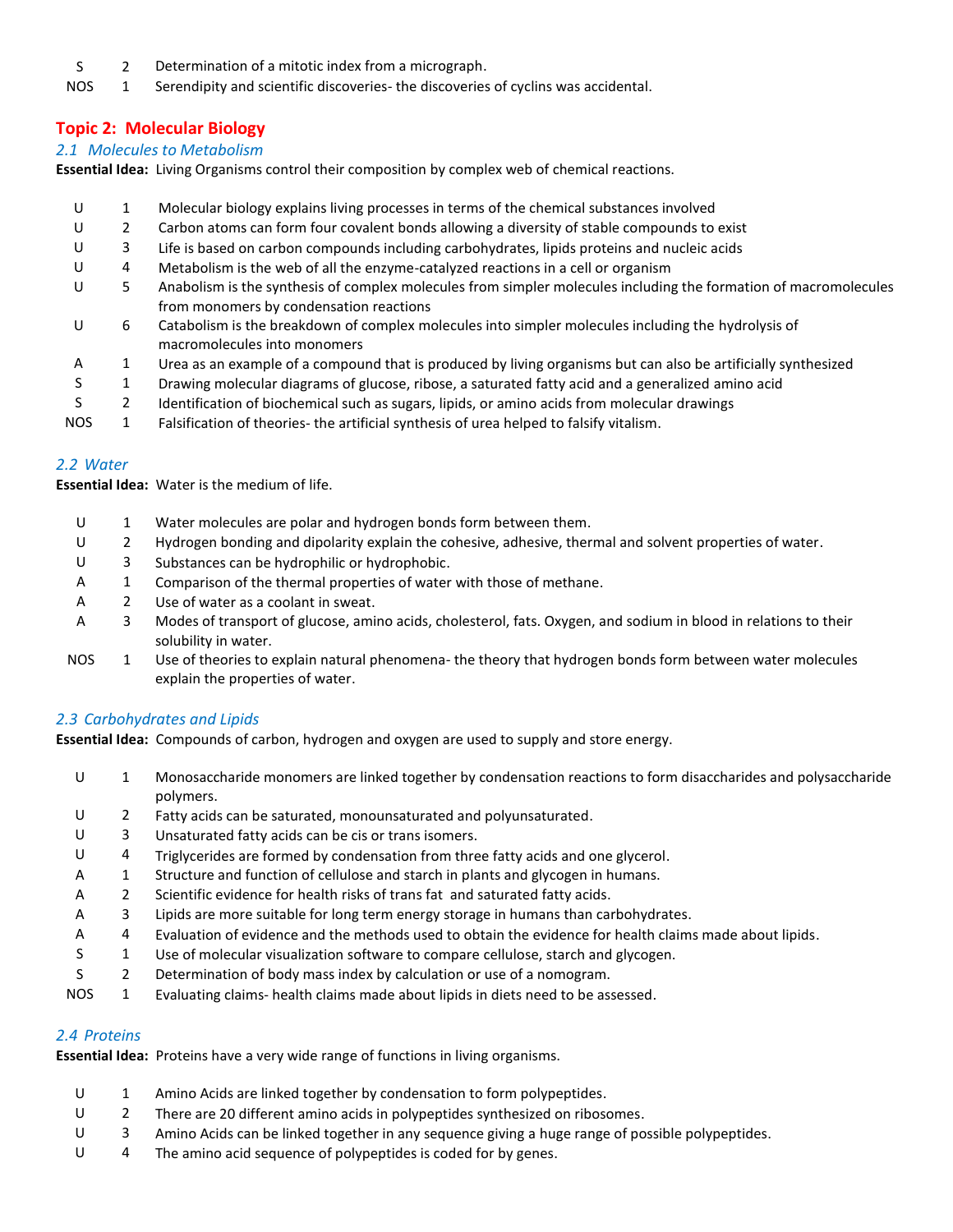- U 5 A protein may consist of a single polypeptide or more than one polypeptide linked together.
- U 6 The amino acid sequence determines the three-dimensional conformation of a protein.
- U 7 Living organisms synthesize many different proteins with a wide range of functions.
- U 8 Every individual has a unique proteome.
- A 1 Rubisco, insulin immunoglobulins, rhodopsin, collagen and spider silk as examples of the range of protein functions.
- A 2 Denaturation of proteins by heat or by deviation of pH from the optimum.
- S 1 Drawing molecular diagrams to show the formation of a peptide bond.
- NOS 1 Looking for patterns, trends, and discrepancies- most but not all organisms assemble proteins from the same amino acids.

## *2.5 Enzymes*

**Essential Idea:** Enzymes control the metabolism of the cell.

| U          |    | Enzymes have an active site to which specific substrates bind.                                                             |
|------------|----|----------------------------------------------------------------------------------------------------------------------------|
|            |    | Enzyme catalysis involves molecular motion and the collision of substrates with the active site.                           |
| U          | 3  | Temperature, pH and substrate concentration affect the rate of activity of enzymes.                                        |
|            | 4  | Enzymes are denatured.                                                                                                     |
| U          | 5. | Immobilized enzymes are widely used in industry.                                                                           |
| A          |    | Methods of production of lactose-free milk and its advantages.                                                             |
|            |    | Design of experiments to test the effect of temperature, pH, and substrate concentration on the activity of enzymes.       |
|            |    | Experimental investigation of a factor affecting enzyme activity. (Practical 3)                                            |
| <b>NOS</b> |    | Experimental design-accurate, quantitative measurements in enzyme experiments require replicates to ensure<br>reliability. |

## *2.6 Structure of DNA and RNA*

**Essential Idea:** The structure of DNA allows efficient storage of genetic information.

- U 1 The nucleic acids DNA and RNA are polymers of nucleotides. U 2 DNA differs from RNA in the number of strands present, the base composition and the type of pentose. U 3 DNA is double helix made of two antiparallel strands of nucleotides linked by hydrogen bonding between complimentary base pairs. A 1 Crick and Watson's elucidation of the structure of DNA using model making. S 1 Drawing simple diagrams of the structure of single nucleotides of DNA and RNA, using circles, pentagons, and
- rectangles to represent phosphates, pentoses and bases. NOS 1 Using models as representation of the real world- Crick and Watson used model making to discover the structure of DNA.

## *2.7 DNA Replications, Transcription and Translation*

**Essential Idea:** Genetic information in DNA can be accurately copied and can be translated to make the proteins needed by the cell.

- U 1 The replication of DNA is semi-conservative and depends on complimentary base pairing. U 2 Helicase unwinds the double helix and separates the two strands by breaking hydrogen bonds. U 3 DNA polymerase links nucleotides together to form a new strand, using a pre-existing strand as a template. U 4 Transcription is the synthesis of mRNA copied from the DNA base sequences by RNA polymerase. U 5 Translation is the synthesis of polypeptides on ribosomes. U 6 The amino acid sequence of polypeptides is determined by mRNA according to the genetic code. U 7 Codons of three bases on mRNA correspond to one amino acid in a polypeptide. U 8 Translation depends on complimentary base-pairing between codons on mRNA and anticodons on tRNA. A 1 Use of Tag DNA polymerase to produce multiple copies of DNA rapidly by the polymerase chain reaction (PCR). A 2 Production of human insulin in bacteria as an example of the universality of the genetic code allowing gene transfer between species.
	- S 1 Use a table of the genetic code to deduce which codons corresponds to which amino acids.
	- S 2 Analysis of Messelson and Stahl's results to obtain support for the theory of semi-conservative replication of DNA.
- S 3 Use a table of mRNA codons and their corresponding amino acids to deduce the sequence of amino acids coded by a short mRNA strand of known base sequence.
- S 4 Deducing the DNA base sequence for the mRNA strand.
- NOS 1 Obtaining of evidence for scientific theories- Messelson and Stahl obtained evidence for the semi-conservative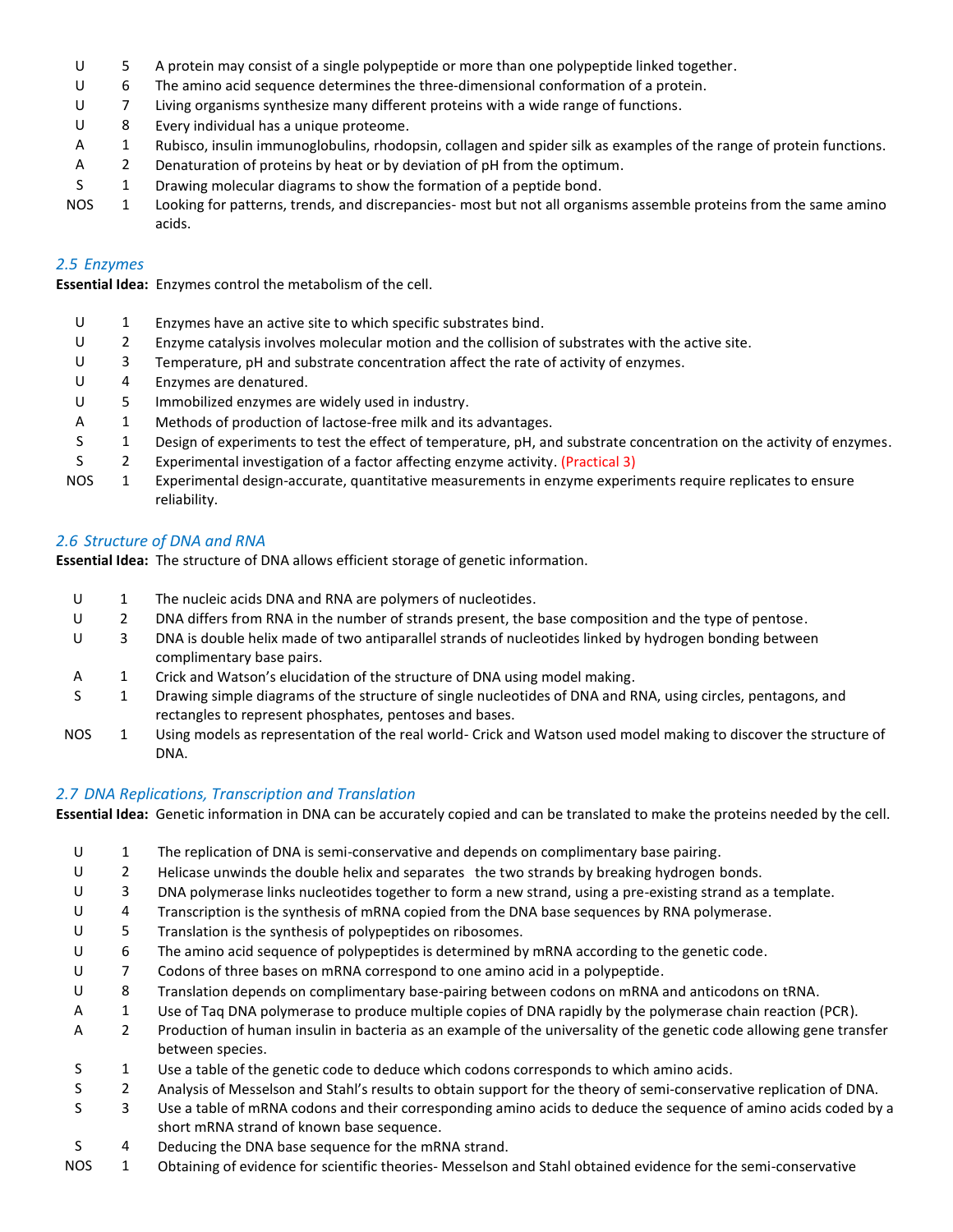#### replication of DNA.

## *2.8 Cell Respiration*

**Essential Idea:** Cell respiration supplies energy for the functions of life.

- U 1 Cell respiration is the controlled release of energy from organic compounds to produce ATP.
- U 2 ATP from cell respiration is immediately available as a source of energy in the cell.
- U 3 Anaerobic cell respiration gives a small yield of ATP from glucose.
- U 4 Aerobic cell respiration requires oxygen and gives a large yield of ATP from glucose.
- A 1 Use of anaerobic cell respiration in yeasts to produce ethanol and carbon dioxide in baking.
- A 2 Lactate production in humans when anaerobic respiration is used to maximize the power of muscle contractions.
- S 1 Analysis of results from experiments involving measurement of respiration rates in germinating seeds or invertebrates using a respirometer.
- NOS 1 Assessing the ethics of scientific research- the use of invertebrates in respirometers experiments.

#### *2.9 Photosynthesis*

**Essential Idea:** Photosynthesis uses the energy in sunlight to produce the chemical energy needed for life.

U 1 Photosynthesis is the production of carbon compounds in cells using light energy. U 2 Visible light has a range of wavelengths with violet the shortest wavelength and red the longest. U 3 Chlorophyll absorbs red and blue light most effectively and reflects green light more than other colours. U 4 Oxygen is produced in photosynthesis from the photolysis of water. U 5 Energy is needed to produce carbohydrates and other carbon compounds from carbon dioxide. U 6 Temperature, light intensity and carbon dioxide concentration are possible limiting factors on the rate photosynthesis. A 1 Changes to the Earth's atmosphere, oceans and rock deposition due to photosynthesis. S 1 Drawing an absorption spectrum for chlorophyll and an action spectrum for photosynthesis. S 2 Design an absorption spectrum for chlorophyll and an action spectrum for photosynthesis. S 3 Separation of photosynthetic pigments by chromatograph. (Practical 4) NOS 1 Experimental design- controlling relevant variables in photosynthesis experiments is essential.

## **Topic 3: Genetics**

## *3.1 Genes*

**Essential Idea:** Every living organism inherits a blueprint for life from its parents.

- U 1 A gene is a heritable factor that consists of a length of DNA and influences a specific characteristic.
- U 2 A gene occupies a specific position on a chromosome.
- U 3 The various specific forms of a gene are alleles.
- U 4 Alleles differ from each other by one or only a few bases.
- U 5 New alleles are formed by mutation.
- U 6 The genome is the whole of the genetic information of an organism.
- U 7 The entire base sequence of human genes was sequenced in the Human Genome Project.
- A 1 The causes of sickle cell anemia, including a base substitution mutation, a change to the base sequence of mRNA transcribed from it and a change to the sequence of a polypeptide in hemoglobin.
- A 2 Comparison of the number of genes in humans with other species.
- S 1 Use of a database to determine differences in the base sequence of a gene in two species.
- NOS 1 Developments in scientific research follow improvements in technology-gene sequencers are used for the sequencing of genes.

## *3.2 Chromosomes*

**Essential Idea:** Chromosomes carry genes in a linear sequence that is shared by members of a species.

- U 1 Prokaryotes have one chromosome consisting of a circular DNA molecule.
- U 2 Some prokaryotes also have plasmids but eukaryotes do not.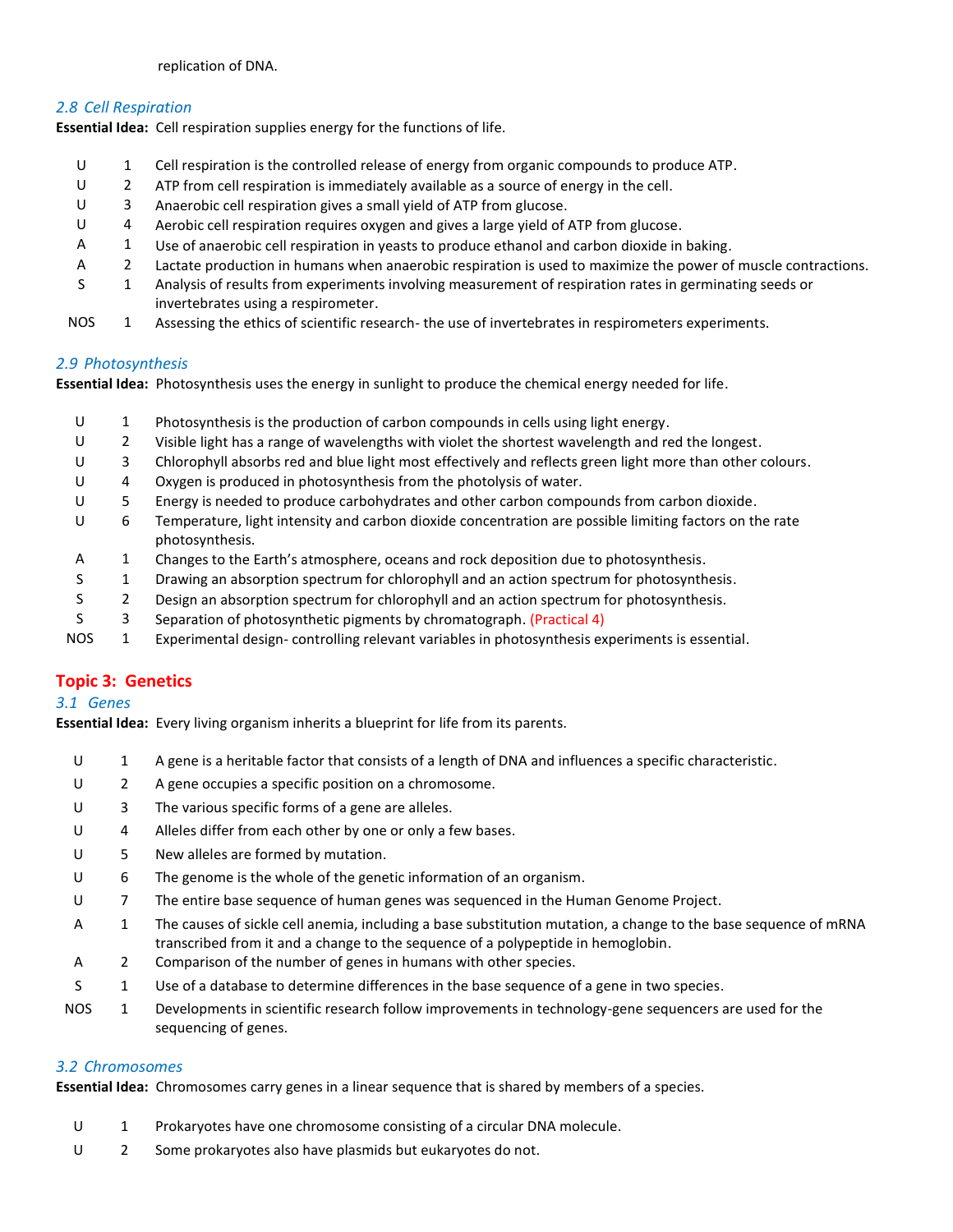- U 3 Eukaryote chromosomes are linear DNA molecules associated with histone proteins.
- U 4 In a eukaryote species there are different chromosomes that carry different genes.
- U 5 Homologous chromosomes carry the same sequence of genes but not necessarily the same alleles of those genes.
- U 6 Diploid nuclei have pairs of homologous chromosomes.
- U 7 Haploid nuclei have one chromosomes of each pair.
- U 8 The number of chromosomes is a characteristic feature of member of a species.
- U 9 A karyogram shows the chromosomes of an organism in homologous pairs of decreasing length.
- U 10 Sex is determined by sex chromosomes and autosomes are chromosomes that do not determine sex.
- A 1 Cairns' technique for measuring the length of DNA by autoradiography.
- A 2 Comparison of genome size in T2 phage, *Escherichia coli, Drosophila melanogaster, Homo sapiens, Paris japonica*.
- A 3 Comparison of diploid chromosome numbers of *Homo sapiens, Pan troglodytes, Canis familiaris, Oryza sativa, Parascarsis equorum.*
- A 4 Use karyograms to deduce sex and diagnose Down Syndrome in humans.
- S 1 Use of databases to identify the focus of a human gene and its polypeptide product.
- NOS 1 Developments in research follow improvements in techniques- autoradiography was used to establish the length of DNA molecules in chromosomes.

## *3.3 Meiosis*

**Essential Idea:** Alleles segregate during meiosis allowing new combinations to be formed by the fusion of gametes.

- U 1 One of diploid nucleus divides by meiosis to produce four haploid nuclei. U 2 The halving of the chromosomes number allows a sexual life cycle with fusion of gametes. U 3 DNA is replicated before meiosis so that all chromosomes consist of two sister chromatids. U 4 The early stages of meiosis involved pairing of homologous chromosomes and crossing over followed condensation. U 5 Orientation of pairs of homologous chromosomes prior to separation is random. U 6 Separation of pairs of homologous chromosomes in the first division of meiosis halves the chromosome number. U 7 Crossing over and random orientation promotes genetic variation. U 8 Fusion of gametes from different parents promotes genetic variation. A 1 Non-disjunction can cause Down syndrome and other chromosome abnormalities. A 2 Studies showing age of parents influences chances of non-disjunction. A 3 Description of methods used to obtain cells for karyotype analysis e.g. chorionic villus sampling and amniocentesis and the associated risks. S 1 Drawing diagrams to show the stages of meiosis resulting in the formation of four haploid cells.
- NOS 1 Making careful observations- meiosis was discovered by microscope examination of dividing germ-line cells.

## *3.4 Inheritance*

**Essential Idea:** The inheritance of genes follows patterns.

- U 1 Mendel discovered the principles of inheritance with experiments in which large numbers of pea plants were crossed.
- U 2 Gametes are haploid so contain only one allele of each gene.
- U 3 The alleles of each gene separate into different haploid daughter nuclei during meiosis.
- U 4 Fusion of gametes results in diploid zygotes with two alleles of each gene that may be the same allele or different alleles.
- U 5 Dominant alleles mask the effect of recessive alleles but co-dominant alleles have joint effects.
- U 6 Many genetic diseases in human are due to excessive alleles of autosomal genes, although some genetic diseases are due to dominant or co-dominant alleles.
- U 7 Some genetic diseases are sex-linked. The pattern of inheritance is different with sex-linked genes due to to their location on sex chromosomes.
- U 8 Many genetic diseases have been identified in humans but most are very rare.
- U 9 Radiation and mutagenic chemicals increase the mutation rate and can cause genetic diseases and cancer.
- A 1 Inheritance of ABO blood groups.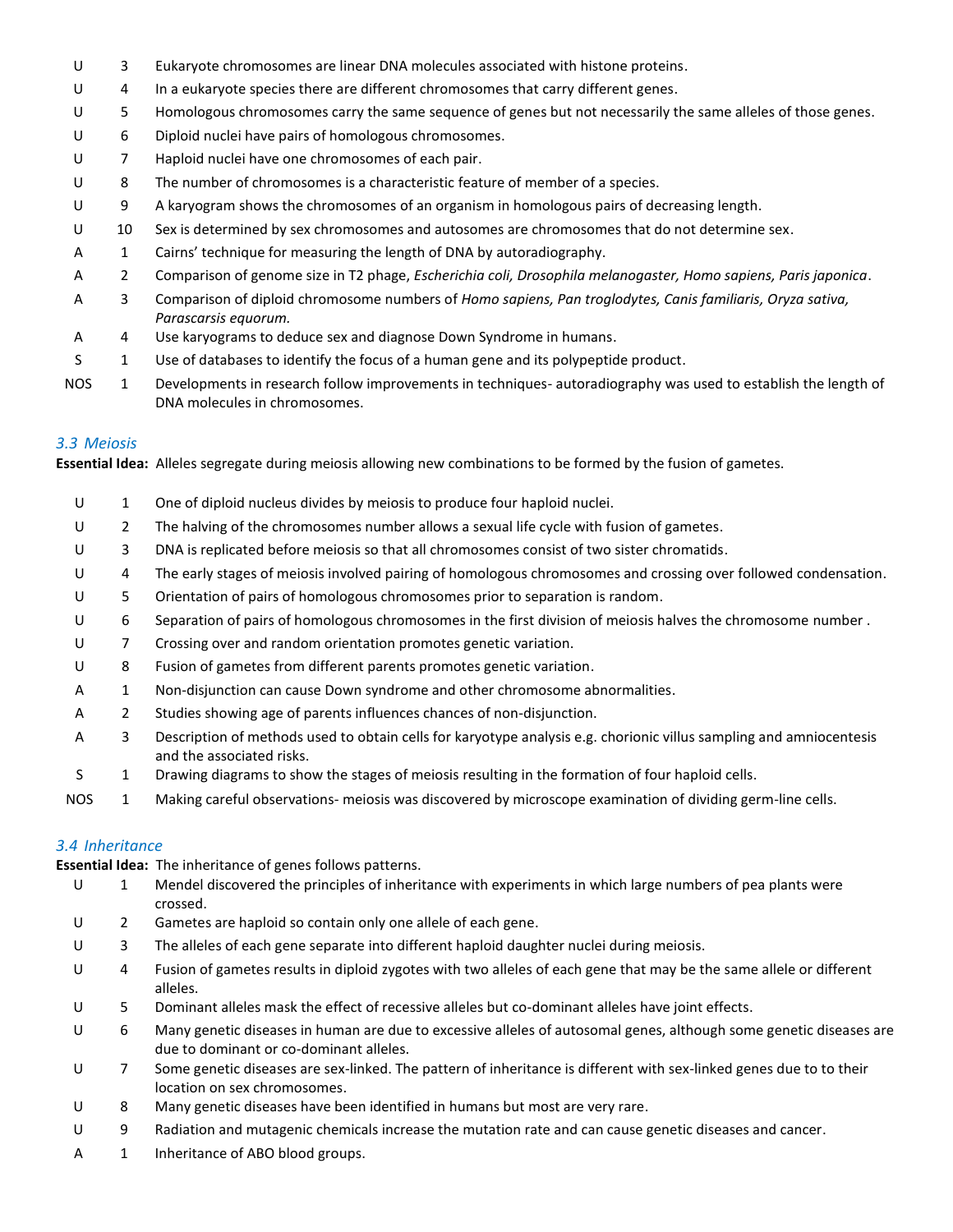- A 2 Re-green color blindness and hemophilia as examples of sex-linked inheritance.
- A 3 Inheritance of cystic fibrosis and Huntington's disease.
- A 4 Consequences of radiation after nuclear bombing of Hiroshima and accident at Chernobyl.
- S 1 Construction of Punnett grids for predicting the outcomes of monohybrid genetic crosses.
- S 2 Comparison of predicted and actual outcomes of genetic crosses using real data.
- S 3 Analysis of pedigree charts to deduce the pattern of inheritance of genetic diseases.
- NOS 1 Making quantitative measurements with replicates to ensure reliability, Mendel's genetic crosses with peas plants generated numerical data.

## *3.5 Genetic Modification and Biotechnology*

**Essential Idea:** Biologists have developed techniques for artificial manipulation of DNA, cells and organisms.

- U 1 Gel electrophoresis is used to separate proteins or fragments of DNA according to size.
- U 2 PCR can be used to amplify small amounts of DNA.
- U 3 DNA profiling involves comparison of DNA.
- U 4 Genetic modification is carried out by gene transfer between species.
- U 5 Clones are groups of genetically identical organisms, derived from a single original parent cell.
- U 6 Many plants species and some animal species have natural methods of cloning.
- U 7 Animals can be cloned at the embryo stage by breaking up the embryo into more than one group of cells.
- U 8 Methods have been developed for cloning adult animals using differentiated cells.
- A 1 Use of DNA profiling in paternity and forensic investigations.
- A 2 Gene transfer in bacteria using plasmids makes use of restriction endonucleases and DNA ligases.
- A 3 Assessment of potential risks and benefits associated with genetic modification of crops.
- A 4 Production of clones embryos produced by somatic-cell nuclear transfer.
- S 1 Design of an experiment to assess one factor affecting the rooting of stem-cuttings.
- S 2 Analysis of examples of DNA profiles.
- S 3 Analysis of data on risks to monarch butterflies of Bt crops.
- NOS 1 Assessing risks associated with scientific research- scientists attempt to assess the risks associated with genetically modified crops or livestock.

# **Topic 4: Ecology**

## *4.1 Species, Communities and Ecosystems*

**Essential Idea:** The continued survival of living organisms including humans depends on sustainable communities.

- U 1 Species are groups of organisms that can potentially interbreed to produce fertile offspring.
- U 2 Members of a species may be reproductively isolated in separate populations.
- U 3 Species have either an autotrophic or heterotrophic method of nutrition (a few species have both methods).
- U 4 Consumers are heterotrophs that feed on living organisms by ingestion.
- U 5 Detrivores are heterotrophs that obtain organic nutrients from detritus by internal digestion.
- U 6 Saprotrophs are heterotrophs that obtain organic nutrients from dead organisms by external digestion.
- U 7 A community is formed by populations of different species living together and interacting with each other.
- U 8 A community forms an ecosystem by its interactions with the abiotic environment.
- U 9 Autotrophs obtain inorganic nutrients from the abiotic environment.
- U 10 The supply of inorganic nutrients is maintained by nutrient recycling.
- U 11 Ecosystems have the potential to be sustainable over long periods of time.
- S 1 Classifying species as autotrophs, consumers, detrivores or saprotrophs from a knowledge of their mode of nutrition.
- S 2 Setting up sealed mecocosms to try to establish sustainability. (Practical 5)
- S 3 Testing for association between two species using the chi-squared test with data obtained from quadrat sampling.
- S 4 Recognizing and interpreting statistical significance.
- NOS 1 Looking for patterns, trends and discrepancies- plants and algae are mostly autotrophic but some are not.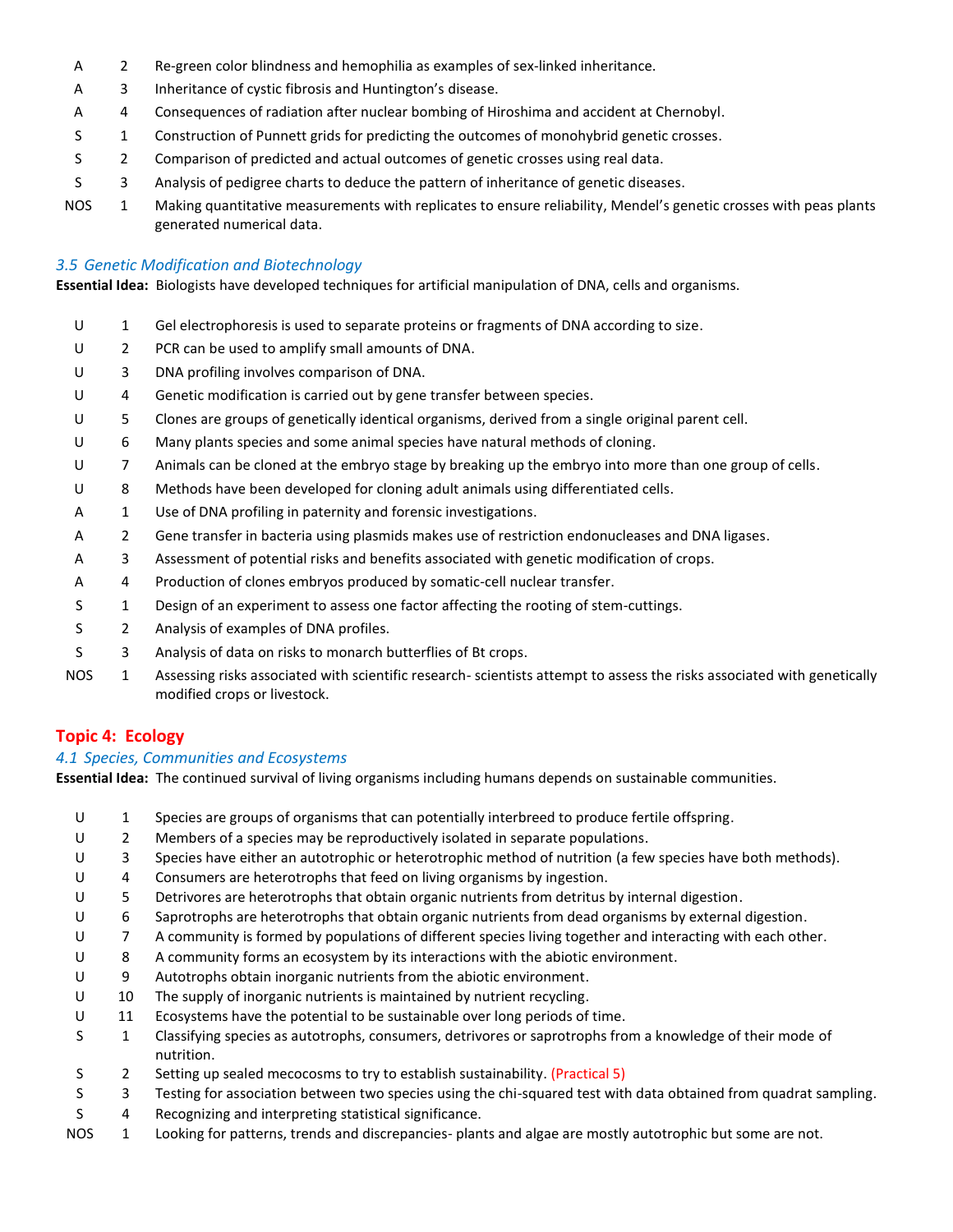## *4.2 Energy Flow*

**Essential Idea:** Ecosystems require a continuous supply of energy to fuel life processes and to replace energy lost as heat.

U 1 Most ecosystems rely on a supply of energy from sunlight. U 2 Light energy is converted to chemical energy in carbon compounds by photosynthesis. U 3 Chemical energy in carbon compounds flows through food chains by means of feeding. U 4 Energy released from carbon compounds by respiration is used in living organisms and converted to heat. U 5 Living organisms cannot convert heat to other forms of energy. U 6 Heat is lost from ecosystems. U 7 Energy losses between trophic levels restrict the length of food chains and the biomass of higher trophic levels. S 1 Quantitative representations of energy flow using pyramids of energy. NOS 1 Use theories to explain natural phenomena- the concepts of energy flow explains the limited length of food chains. *4.3 Carbon Cycling*

**Essential Idea:** Continued availability of carbon in ecosystems depends on carbon cycling.

- U 1 Autotrophs convert carbon dioxide into carbohydrates and other carbon compounds.
- U 2 In aquatic ecosystems carbon is present as dissolved carbon dioxide and hydrogen carbonate ions.
- U 3 Carbon dioxide diffuses from the atmosphere or water into autotrophs.
- U 4 Carbon dioxide is produced by respiration and diffuses out of organisms into water or the atmosphere.
- U 5 Methane is produced from organic matter in anaerobic conditions by methanogenic archaeans and some diffuses into the atmosphere or accumulates in the ground.
- U 6 Methane is oxidized to carbon dioxide and water in the atmosphere.
- U 7 Peat forms when organic matter is not fully decomposed because of acidic and/or anaerobic conditions in waterlogged soils.
- U 8 Partially decomposed organic matter from past geological eras was converted either into coal or into oil and gase that accumulate in porous rocks.
- U 9 Carbon dioxide is produced by combustion of biomass and fossilized organic matter.
- U 10 Animals such as reef-building corals and Mollusca have hard parts that are composed of calcium carbonate and can become fossilized in limestone.
- A 1 Estimation of carbon fluxes due to processes in the carbon cycle.
- A 2 Analysis of data from air monitoring stations to explain annual fluctuations.
- S 1 Construct a diagram of the carbon cycle.
- NOS 1 Making accurate, quantitative measurements-it is important to obtain reliable data on the concentrations of carbon dioxide and methane in the atmosphere.

## *4.4 Climate Change*

**Essential Idea:** Concentrations of gases in the atmosphere affect climates experienced at the Earth's surface.

- U 1 Carbon dioxide and water vapor are the most significant greenhouse gases. U 2 Other gases including methane and nitrogen oxides have less impact. U 3 The impact of a gas depends on its ability to absorb long wave radiation as well as on its concentration in the atmosphere. U 4 The warmed Earth emits longer wavelength radiation (heat). U 5 Longer wave radiation is absorbed by greenhouse gases that retain the heat in the atmosphere. U 6 Global temperatures and climate patterns are influenced by concentrations of greenhouse gases. U 7 There is a correlation between rising atmospheric concentrations of carbon dioxide since the start of the industrial revolution 200 years ago and average global temperatures. U 8 Recent increases in atmospheric carbon dioxide are largely due to increases in the combustion of fossilized organic matter. A 1 Threats to coral reefs from increasing concentrations of dissolved carbon dioxide. A 2 Correlations between global temperatures and carbon dioxide concentrations on Earth. A 3 Evaluating claims that human activities are not causing climate change.
- NOS 1 Assessing claims- assessment of the claims that human activities are producing climate change.

## **Topic 5: Evolution and Biodiversity**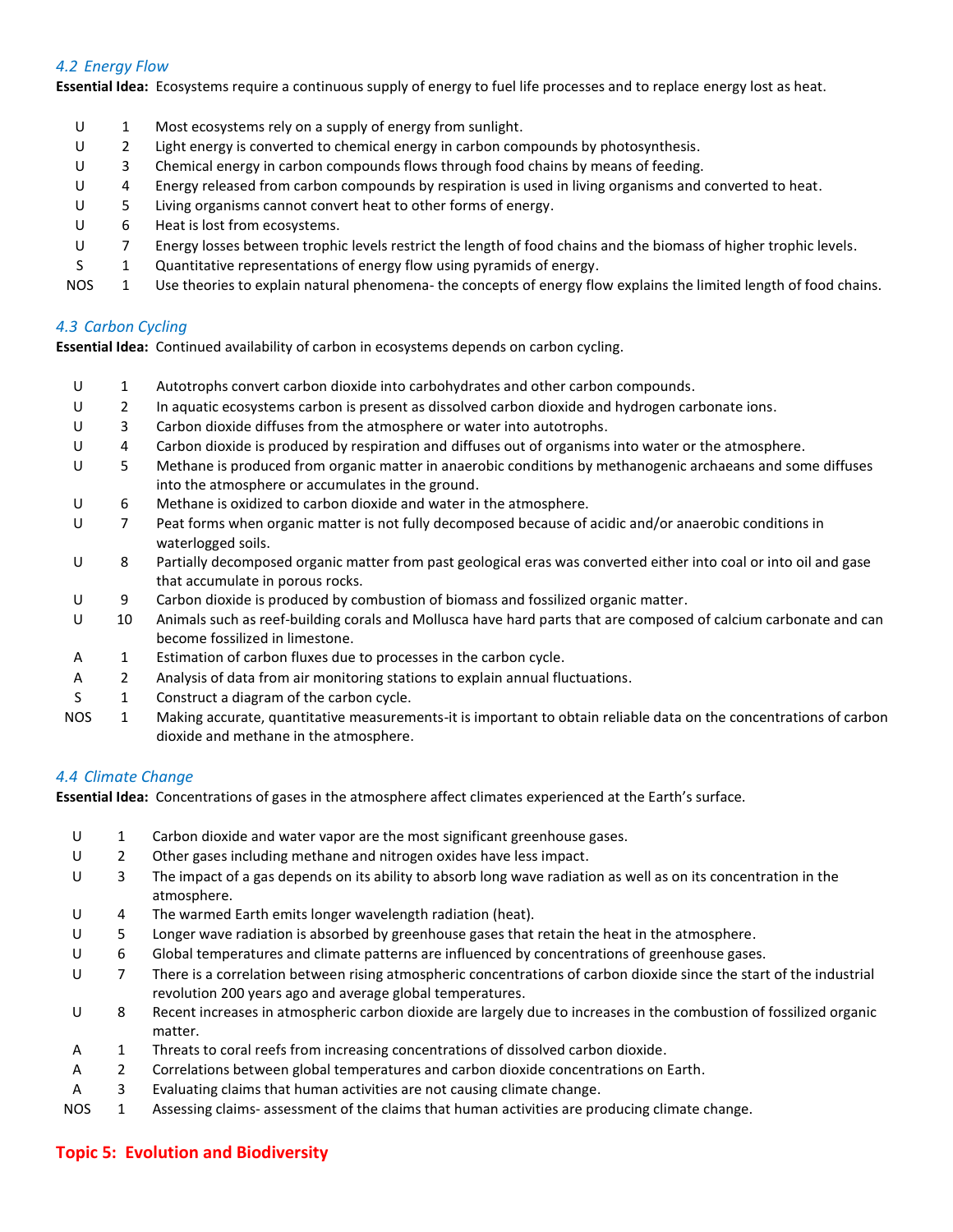## *5.1 Evidence for Evolution*

**Essential Idea:** There is overwhelming evidence for the evolution of life on Earth.

- U 1 Evolution occurs when heritable characteristics of species change.
- U 2 The fossil record provides evidence for evolution.
- U 3 Selective breeding of domesticated animals shows that artificial selection can cause evolution.
- U 4 Evolution of homologous structures by adaptive radiation explains similarities in structure when there are differences in function.
- U 5 Populations of a species can gradually diverge into separate species by evolution.
- U 6 Continuous variation across the geographical range of related populations matches the concept of gradual divergence.
- A 1 Development of melanistic insects in polluted areas.
- A 2 Comparison of the pentadactyl limb of mammals, birds, amphibians, and reptiles with different methods of locomotion.
- NOS 1 Looking for patterns, trends and discrepancies- there are common features in the bone structure of vertebrate limbs despite their varied use.

## *5.2 Natural Selection*

**Essential Idea:** The diversity of life has evolved and continues to evolve by natural selection.

U 1 Natural selection can only occur if there is variation among members of the same species. U 2 Mutation, meiosis and sexual reproduction cause variation between individuals in a species. U 3 Adaptations are characteristics that make an individual suited to its environment and way of life. U 4 Species tend to produce more offspring than the environment can support. U 5 Individuals that are better adapted tend to survive and produce more offspring while the less well adapted tend to die or produce fewer offspring. U 6 Individuals that reproduce pass on characteristics to their offspring. U 7 Natural selection increases the frequency of characteristics that make individuals better adapted and decreases the frequency of other characteristics leading to changes within the species. A 1 Changes in beaks of finches on Daphne Major. A 2 Evolution of antibiotic resistance in bacteria. NOS 1 Use theories to explain natural phenomena- the theory of evolution by natural selection can explain the development of antibiotic resistance in bacteria.

## *5.3 Classification and Biodiversity*

**Essential Idea:** Species are named and classified using an internationally agreed system.

- U 1 The binomial system of names for species is universal among biologists and has been agreed and developed at a series of congresses.
- U 2 When species are discovered they are given scientific names using the binomial system.
- U 3 Taxonomists classify species using a hierarchy of taxa.
- U 4 All organisms are classified into three domains.
- U 5 The principal taxa for classifying eukaryotes are kingdom, phylum, class, order, family and genus and species.
- U 6 In a natural classification, the genus and accompanying higher taxa consist of all the species that have evolved from one common ancestral species.
- U 7 Taxonomists sometimes reclassify groups of species when new evidence shows that a previous taxon contains species that have evolved from different ancestral species.
- U 8 Natural classification helps in identification of species and allows the prediction of characteristics shared by species within a group.
- A 1 Classification of one plant and one animal species from domain to species level.
- A 2 Recognition features of bryophyte, filicinophyta, coniferophyta, and angiospermophyta.
- A 3 Recognition features of porifera, cnidarian pletyhelmintha, annelida, Mollusca, arthropda and chordata.
- A 4 Recognition of features of birds, mammals, amphibians, reptiles and fish.
- S 1 Construction of dichotomous keys for use in identifying specimens
- NOS 1 Cooperation and collaboration between groups of scientists- scientists use the binomial system to identify a species rather than the many different local names.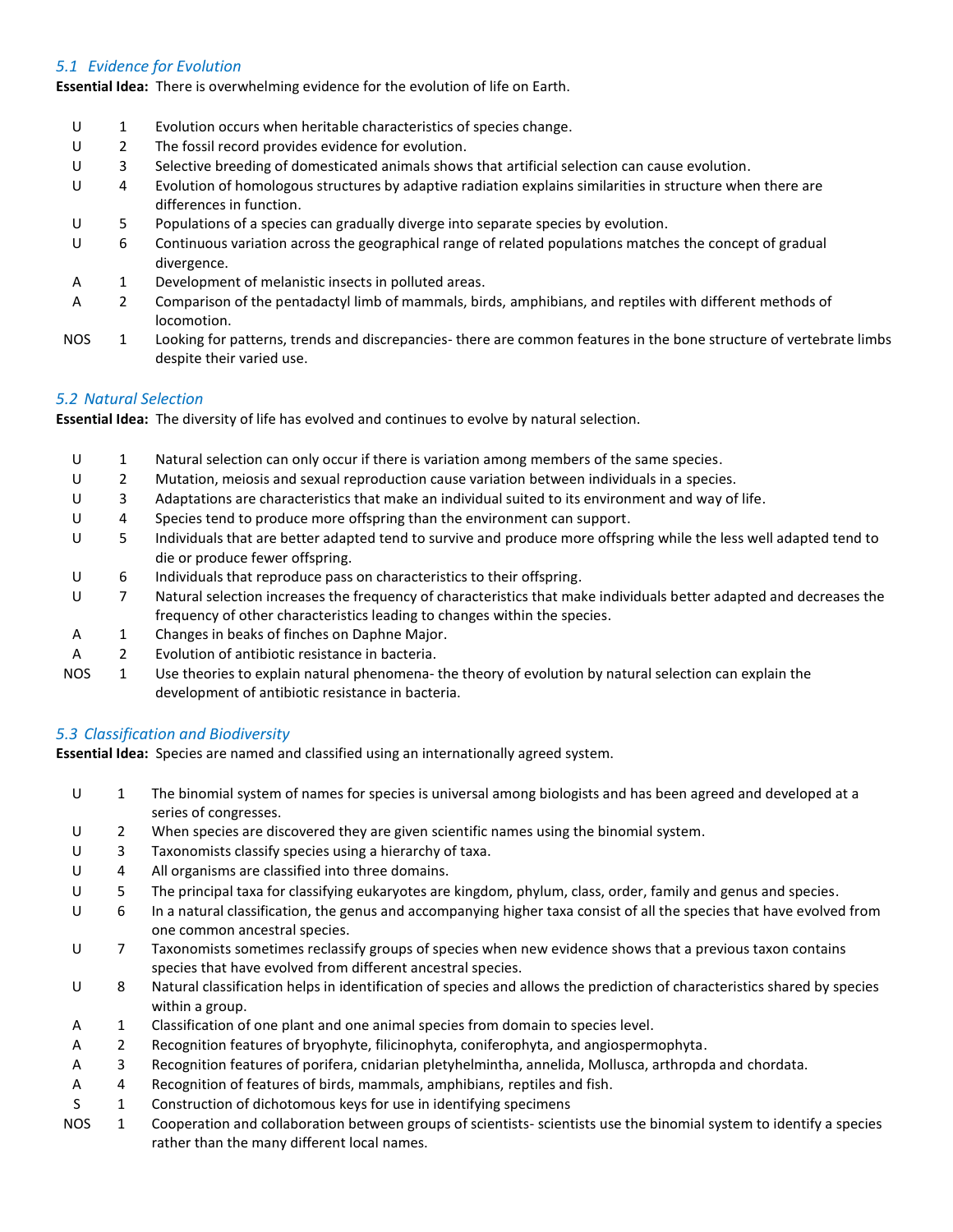## *5.4 Cladistics*

**Essential Idea:** The ancestry of groups of species can be deduced by comparing their base or amino acid sequences.

- U 1 A clade is a group of organisms that have evolved from a common ancestor.
- U 2 Evidence for which species are part of a clade can be obtained from the base sequences of a gene or the corresponding amino acid sequence of a protein.
- U 3 Sequence differences accumulate gradually so there is a positive correlation between the number of differences between two species and the time since they diverged from a common ancestor.
- U 4 Traits can be analogous or homologous.
- U 5 Cladograms are tree diagrams that show the most probable sequence of divergence in clades.
- U 6 Evidence from cladistics has shown that classifications of some groups based on structure did not correspond with the evolutionary origins of a group or species.
- A 1 Cladograms including human and other primates.
- A 2 Reclassification of the figwort family using evidence from cladistics.
- S 1 Analysis of cladograms to deduce evolutionary relationships.
- NOS 1 Falsification of theories with one theory being superseded by another- plant families have been reclassified as a result of evidence from cladistics.

## **Topic 6: Human Physiology**

## *6.1 Digestion and Absorption*

**Essential Idea:** The structure of the wall of the small intestine allows it to move, digest and absorb food.

- U 1 The contraction of circular and longitudinal muscle of the small intestine mixes the food with enzymes and moves it along the gut. U 2 The pancreas secretes enzymes into the lumen of the small intestine. U 3 Enzymes digest most macromolecules in food into monomers in the small intestine. U 4 Villi increase the surface area of epithelium over which absorption is carried out. U 5 Villi absorb monomers formed by digestion as well as mineral ions and vitamins. U 6 Different methods of membrane transport are required to absorb different nutrients. A 1 Processes occurring in the small intestine that results in the digestion of starch and transport of the products of digestion to the liver. A 2 Use of dialysis tubing to model absorption of digested food in the intestine. S 1 Production of an annotated diagram of the digestive system. S 2 Identification of tissue layers in transverse sections of the small intestine viewed with a microscope or in a micrograph.
- NOS 1 Use models as representations of the real world-dialysis tubing can be used to model absorption in the intestine.

## *6.2 The Blood System*

**Essential Idea:** The blood system continuously transports substances to cells and simultaneously collects waste products.

- U 1 Arteries convey blood at high pressure from the ventricles to the tissues of the body.
- U 2 Arteries have muscle cells and elastic fibres in their walls.
- U 3 The muscle and elastic fibres assist in maintaining blood pressure between pump cycles.
- U 4 Blood flows through tissues in capillaries. Capillaries have permeable walls that allow exchange of materials between cells in the tissue and the blood in the capillary.
- U 5 Veins collect blood at low pressure from the tissues of the body and return it to the atria of the heart.
- U 6 Valves in veins and the heart ensure circulation of blood by preventing backflow.
- U 7 There is a separate circulation for the lungs.
- U 8 The heart beat is initiated by a group of specialized muscle cells in the right atrium called the sinoatrial node.
- U 9 The sinoatrial node acts as a pacemaker.
- U 10 The sinoatrial node sends out an electrical signal that stimulates contraction as it is propagated through the walls of the atria and then the walls of the ventricles.
- U 11 The heart rate can be increased or decreased by impulses brought to the heart through two nerves from the medulla of the brain.
- U 12 Epinephrine increases the heart rate to prepare for vigorous physical activity.
- A 1 William Harvey's discovery of the circulation of the blood with the heart acting as the pump.
- A 2 Pressure changes in the left atrium, left ventricle and aorta during the cardiac cycle.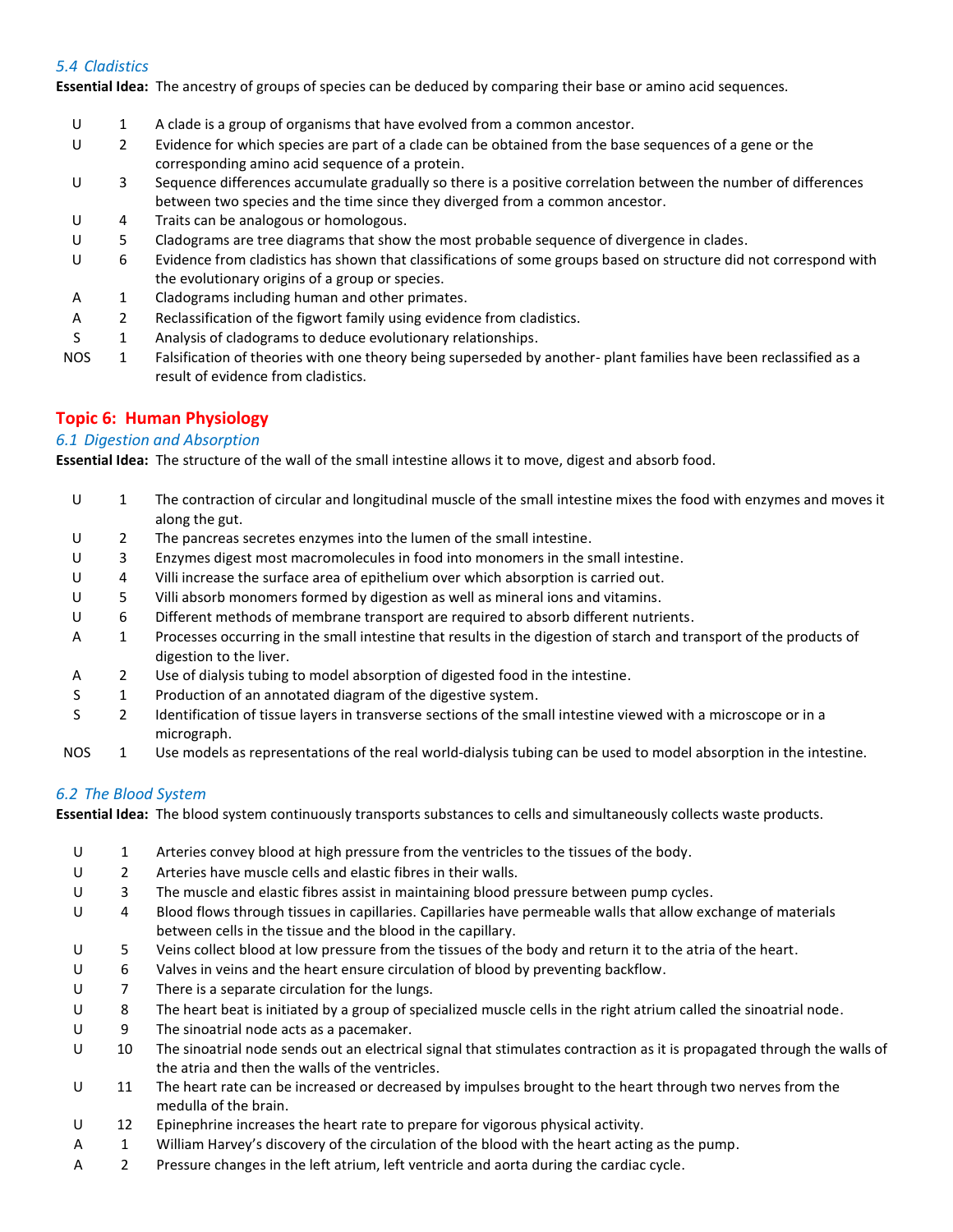- A 3 Causes and consequences of occlusion of the coronary arteries.
- S 1 Identification of the blood vessels as arteries, capillaries or veins from the structure of their walls.
- S 2 Recognition of the chambers and valves of the heart and the blood vessels connected to it in dissected hearts or in diagrams of heart structure.
- NOS 1 Theories are regarded as uncertain- William Harvey overturned theories developed by the ancient Greek philosophy Galen on movement of blood in the body.

## *6.3 Defense Against Infectious Disease*

**Essential Idea:** The human body has structures and processes that resist the continuous threat of invasion by pathogens.

U 1 The skin and mucous membranes form a primary defense against pathogens that cause infectious disease. U 2 Cuts in the skin are sealed by blood clotting. U 3 Clotting factors are released from platelets. U 4 The cascade results in the rapid conversion of fibrinogen to fibrin by thrombrin. U 5 Ingestion of pathogens by phagocytic white blood cells gives non-specific immunity to diseases. U 6 Production of antibodies by lymphocytes in response to particular pathogens gives specific immunity. U 7 Antibiotic blocks processes that occur in prokaryotic cells but not in eukaryotic cells. U 8 Viruses lack a metabolism and cannot therefore be treated with antibiotics. U 9 Some strains of bacteria have evolved with genes that confer resistance to antibiotics and some strains of bacteria have multiple resistance. A 1 Causes and consequences of blood clot formation in coronary arteries A 2 Florey and Chain's experiments to test penicillin on bacterial infections in mice A 3 Effects of HIV on the immune system and methods of transmission NOS 1 Risks associated with scientific research- Florey and Chain's tests on the safety of penicillin would not be compliant with current protocol on testing.

## *6.4 Gas Exchange*

**Essential Idea:** The lungs are actively ventilated to ensure that gas exchange can occur passively.

- U 1 Ventilation maintains concentration gradients of oxygen and carbon dioxide between air and alveolu and blood flowing in adjacent capillaries. U 2 Type I pneumocytes are extremely thin alveolar cells that are adapted to carry out gas exchange. U 3 Type II pneumocytes secrete a solution containing surfactant that creates a moist surface inside the alveoli to prevent the sides of the alveolus adhering to each other by reducing surface tension. U 4 Air is carried to the lungs in the trachea and bronchi and then to the alveoli in bronchioles. U 5 Muscle contraction causes the pressure changes inside the thorax that force air in and out of the lungs to ventilate them. U 6 Different muscles are required for inspiration and expiration because muscles only do work when they contract. A 1 Causes and consequences of lung cancer. A 2 Causes and consequences of emphysema.
	- A 3 External and internal intercostal muscles, and diaphragm and abdominal muscles as examples of antagonistic muscle action.
	- S 1 Monitoring of ventilation in humans at rest and after mild and vigorous exercise. (Practical 6)
- NOS 1 Obtain evidence for theories- epidemiological studies have contributed to our understanding of the causes of the lung cancer.

## *6.5 Neurons and Synapses*

**Essential Idea:** Neurons transmit the message, synapses modulate the message.

- U 1 Neurons transmit electrical impulses.
- U 2 The myelination of nerve fibres allows for salutatory conduction.
- U 3 Neurons pump sodium and potassium ions across their membranes to generate a resting potential.
- U 4 An action potential consists of depolarization and repolarization of the neuron.
- U 5 Nerve impulses are action potentials propagated along the axons f neurons.
- U 6 Propagation of nerve impulses is the result of local currents that cause each successive part of the axon to reach the threshold potential.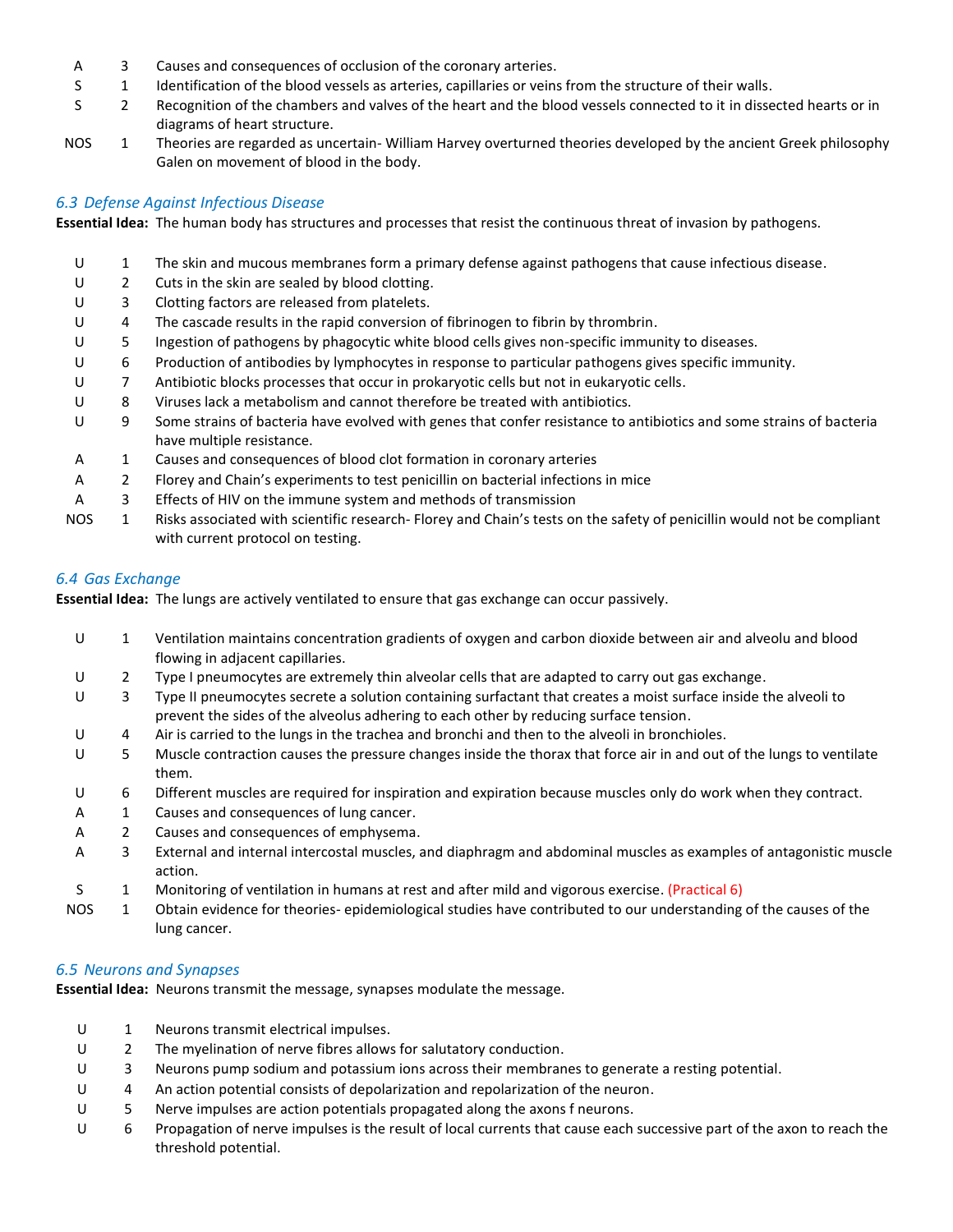- U 7 Synapses are junctions between neurons and between neurons and receptors or effector cells.
- U 8 When presynaptic neurons are depolarized they release a neurotransmitter into the synapse.
- U 9 A nerve impulse is only initiated if the threshold potential is reached.
- A 1 Secretion and reabsorption of acetylcholine by neurons at synapses.
- A 2 Blocking of synaptic transmission at cholinergic synapses in insects by binding of neonicotinoid pesticides to acetylcholine receptors.
- S 1 Analysis of oscilloscope traces showing resting potentials and action potentials.
- NOS 1 Cooperation and collaboration between groups of scientists-biologists are contributing to research into memory and learning.

#### *6.6 Hormones, Homeostasis and Reproduction*

**Essential Idea:** Hormones are used when signals need to be widely distributed.

- U 1 Insulin and glucagon are secreted by beta and alpha cells of the pancreas respectively to control blood glucose concentrations.
- U 2 Thyroxin is secreted by the thyroid gland to regulate the metabolic rate and help control body temperature.
- U 3 Leptin is secreted by cells in adipose tissue and acts on the hypothalamus of the brain to inhibit appetite.
- U 4 Melatonin is secreted by the pineal gland to control circadian rhythms.
- U 5 A gene on the Y chromosomes causes embryonic gonads to develop as testes and secretes testosterone.
- U 6 Testosterone causes pre-natal development of male genitalia and both sperm production and development of male secondary sexual characteristics during puberty.
- U 7 Estrogen and progesterone cause pre-natal development of female reproductive organs and female secondary sexual characteristics during puberty.
- U 8 The menstrual cycle is controlled by negative and positive feedback mechanisms involving ovarian and pituitary hormones.
- A 1 Causes and treatment of Type I and Type II diabetes.
- A 2 Testing of leptin on patients with clinical obesity and reasons for the failure to control the disease.
- A 3 Causes of jet lag and use of melatonin to alleviate it.
- A 4 The use of IVF of drugs to suspend the normal secretion of hormones, followed by the use of artificial doses of hormones to induce superovulation and establish a pregnancy.
- A 5 William Harvey's investigation of sexual reproduction in deer.
- S 1 Annotate diagrams of the male and female reproductive system to show names of structures and their functions.
- NOS 1 Developments in scientific research follow improvements in apparatus- William Harvey was hampered in his observational research into reproduction by lack of equipment. The microscope was invented 17 years after his death.

## **Topic 7: Nucleic Acids**

## *7.1 DNA Structure and Replication*

**Essential Idea:** The structure of DNA is ideally suited to its function.

- U 1 Nucleosomes help to supercoil the DNA.
- U 2 DNA structure suggested a mechanism for DNA replication.
- U 3 DNA polymerases can only add nucleotides to the 3' end of a primer.
- U 4 DNA replication is continuous on the leading strand and discontinuous on the lagging strand.
- U 5 DNA replication is carried out by a complex system of enzymes.
- U 6 Some regions of DNA do not code for proteins but have other important functions.
- A 1 Rosalind Franklin and Maurice Wilkins' investigation of DNA structures by X-ray diffraction.
- A 2 Use of nucleotides containing dideoxyrubonucleic acid to stop DNA replication in preparation of samples for base sequencing.
- A 3 Tandem repeats are used in DNA profiling.
- S 1 Analysis of results of the Hershey and Chase experiment providing evidence that DNA is the genetic material.
- S 2 Utilization of molecular visualization software to analyze the association between protein and DNA profiling.
- NOS 1 Making careful observations-Rosalind Franklin's X-ray diffraction provided crucial evidence that DNA is a double helix.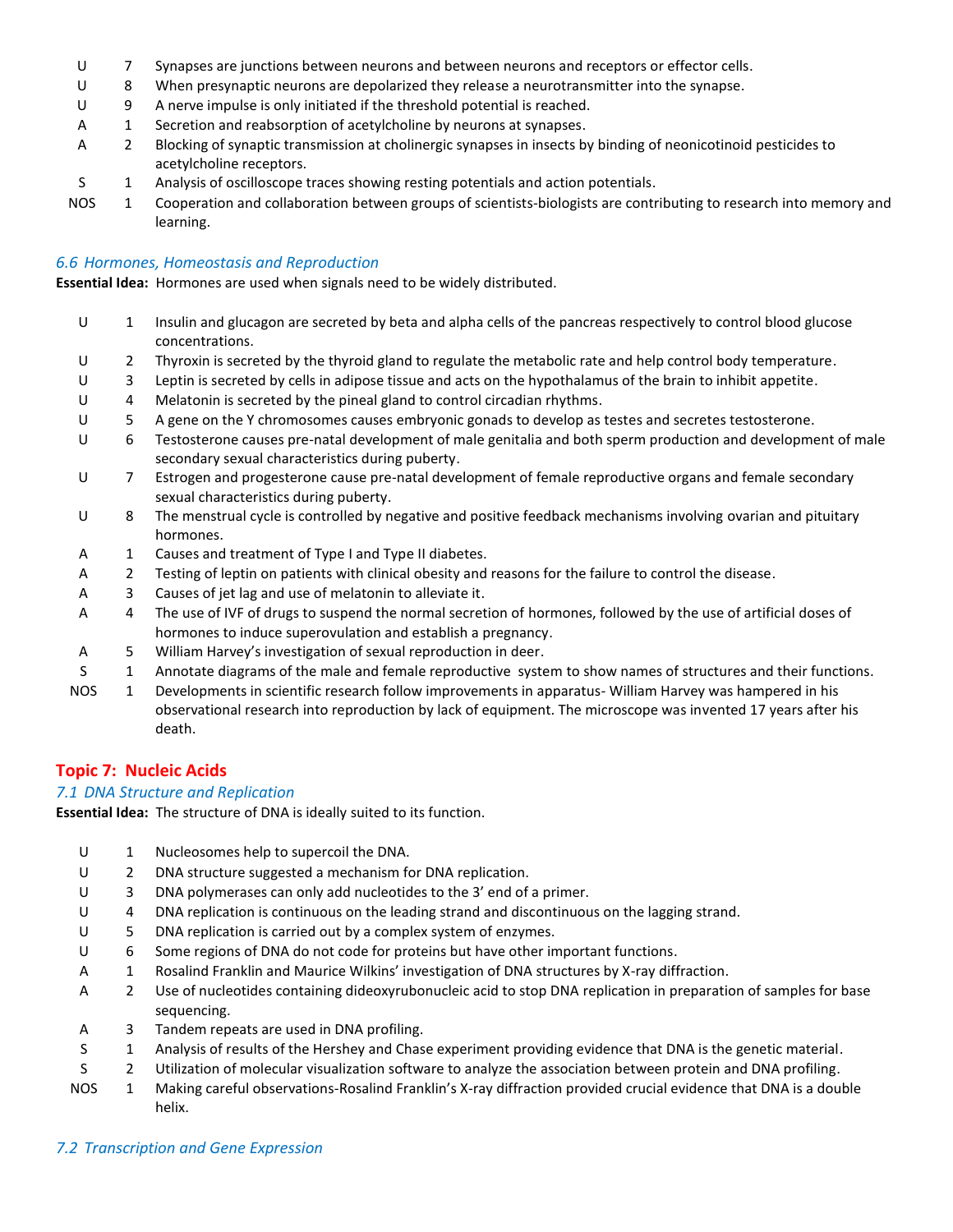**Essential Idea:** Information stored as a code in DNA is copied onto mRNA.

- U 1 Transcription occurs in a 5' to 3' direction.
- U 2 Nucleosomes help to regulate transcription in eukaryotes.
- U 3 Eukaryotic cells modify mRNA after transcription.
- U 4 Splicing of mRNA increases the number of different proteins an organism can produce.
- U 5 Gene expression is regulated by proteins that bind to specific base sequences in DNA.
- U 6 The environment of a cell and of an organism has an impact on gene expression.
- A 1 The promoter as an example of non-coding DNA with a function.
- S 1 Analysis of changes in the DNA methylation patterns.
- NOS 1 Looking for patterns, trends and discrepancies- there is mounting evidence that the environment can trigger heritable changes in epigenetic factors.

## *7.3 Translation*

**Essential Idea:** Information transferred from DNA to mRNA is translated into an amino acid sequence.

- U 1 Initiation of translation involves assembly of the components that carry out the process.
- U 2 Synthesis of the polypeptide involves a repeated cycle of events.
- U 3 Disassembly of the components follows termination of translation.
- U 4 Free ribosomes synthesize proteins primarily for secretion or use in lysosomes.
- U 5 Bound ribosomes synthesize proteins for use primarily within the cell.
- U 6 Translation can occur immediately after transcription in prokaryotes due to the absence of a nuclear membrane.
- U 7 The sequence and number of amino acids in the polypeptide is the primary structure.
- U 8 The secondary structure is the formation of alpha helices and beta pleated sheets stabilized by hydrogen bonding.
- U 9 The tertiary structure is the further folding of the polypeptide stabilized by interactions between R groups.
- U 10 The quaternary structure exists in proteins with more than one polypeptide chain.
- A 1 tRNA-activating enzymes illustrate enzyme-substrate specificity and the role of phosphorylation.
- S 1 Identification of polysomes in electron micrographs of prokaryotes and eukaryotes.
- S 2 The use of molecular visualization software to analyze the structure of eukaryotic ribosomes and tRNA molecules.
- NOS 1 Developments in scientific research follow improvements in computing- the use of commuters has enabled scientists to make advances in bioinformatics applications such as locating genes within genomes and identifying conserved sequences.

# **Topic 8: Metabolism, Cell Respiration and Photosynthesis**

## *8.1 Metabolism*

**Essential Idea:** Metabolic reactions are regulated in response to the cell's needs.

- U 1 Metabolic pathways consist of chains and cycles of enzyme-catalyzed reactions.
- U 2 Enzymes lower the activation energy of the chemical reactions that they catalyze.
- U 3 Enzyme inhibitors can be competitive or non-competitive.
- U 4 Metabolic pathways can be controlled by end-product inhibition.
- A 1 End-product inhibition of the pathway that converts threonine is isoleucine.
- A 2 Use of databases to identify potential new anti-malarial drugs.
- S 1 Calculating and plotting rates of reaction from raw experimental results.
- S 2 Distinguish different types of inhibition from graphs at specified substrate concentration.
- NOS 1 Developments in scientific research follow improvements in computing- developments in bioinformatics, such as the interrogation of databases have facilitated research into metabolic pathways.

## *8.2 Cell Respiration*

**Essential Idea:** Energy is converted to a usable form in cell respiration.

- U 1 Cell respiration involves the oxidation and reduction of electron carriers.
- U 2 Phosphorylation of molecules makes them less stable.
- U 3 In glycolysis, glucose is converted to pyruvate in the cytoplasm.
- U 4 Glycolysis gives a small net gain of ATP without the use of oxygen.
- U 5 In aerobic cell respiration pyruvate is decarboxylated and oxidized, and converted into acetyl compound and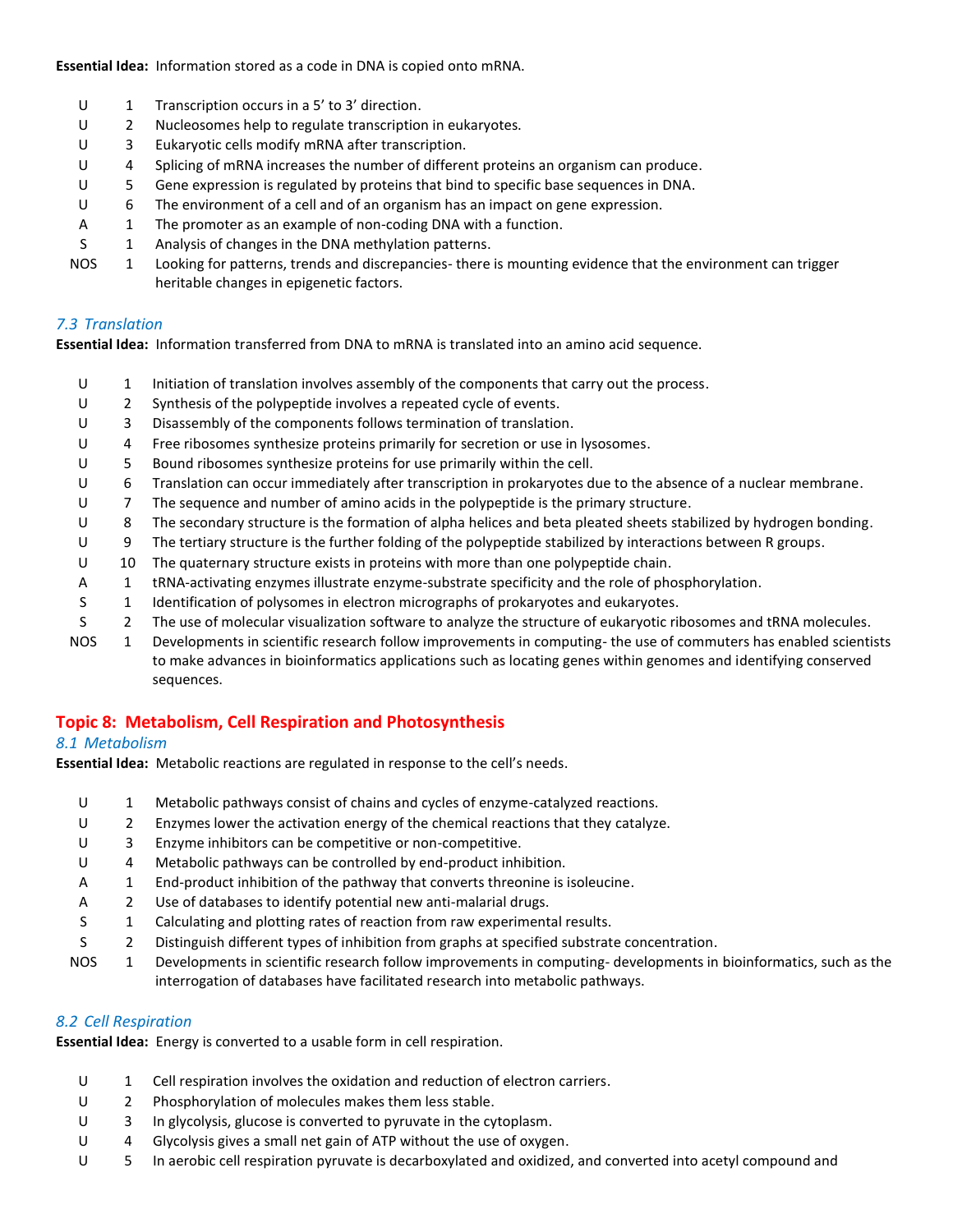attached to coenzyme A to form acetyl coenzyme A in the link reaction.

- U 6 In the Krebs cycle, the oxidation of acetyl groups is coupled to the reduction of hydrogen carriers, liberating carbon dioxide.
- U 7 Energy released by oxidation reactions is carried to the cristae of the mitochondria by reduced NAD and FAD.
- U 8 Transfer of the electrons between carriers in the electron transport chain in the membrane of the cristae is coupled to proton pumping.
- U 9 In chemiosmosis protons diffuse through ATP synthase to generate ATP.
- U 10 Oxygen is needed to bind with the free protons to maintain the hydrogen gradient, resulting in the formation of water.
- U 11 The structure of the mitochondrion is adapted to the function it performs.
- A 1 Electron tomography used to produce images of active mitochondria.
- S 1 Analysis of diagrams of the pathways of aerobic respiration to decide where decarboxylation and oxidation reactions occur.
- S 2 Annotations of a diagram of mitochondrion to indicate the adaptations to its function.
- NOS 1 Paradigm shift-chemiosmotic theory led to a paradigm shift in the field of bioenergetics.

## *8.3 Photosynthesis*

**Essential Idea:** Light energy is converted into chemical energy.

- U 1 Light-dependent reactions take place in the intermembrane space of the thylakoids.
- U 2 Light –independent reactions take place in the stroma.
- U 3 Reduced NADP and ATP are produced in the light-dependent reactions.
- U 4 Absorption of light by photosystems generates excited electrons.
- U 5 Photolysis of water generates electrons for use in the light-independent reactions.
- U 6 Transfer of excited electrons occurs between carriers in thylakoid membranes.
- U 7 Excited electrons from Photosytem II are used to contribute to generate a proton gradient.
- U 8 ATP synthase in thylakoids generates ATP using the proton gradient.
- U 9 Excited electrons from Photosytem I are used to reduce NADP.
- U 10 In the light-independent reaction a carboxylase catalyzes the carboxylation of ribulose-bisphosphate.
- U 11 Glycerate 3-phosphate is reduced to triose phosphate using a reduced NADP and ATP.
- U 12 Triose phosphate is used to regenerate RuBP and produce carbohydrates.
- U 13 Ribulose bisphosphate is reformed using ATP.
- U 14 The structure of the chloroplast is adapted to its function in photosynthesis.
- A 1 Calvin's experiment to elucidate the carboxylation of RuBP.
- S 1 Annotation of a diagram to indicate the adaptations of a chloroplast to its function.
- NOS 1 Developments in scientific research follow improvements in apparatus- sources of  $^{14}$ C and autoradiography enabled Calvin to elucidate the pathways of carbon fixation.

# **Topic 9: Plant Biology**

## *9.1 Transport in the Xylem of Plants*

**Essential Idea:** Structure and function are correlated in the xylem in plants.

- U 1 Transpiration is the inevitable consequence of gas exchange in the leaf.
- U 2 Plants transport water from the roots to the leaves to replace losses from transpiration.
- U 3 The cohesive property of water and the structure of the xylem vessels allow transport under tension.
- U 4 The adhesive property of water and evaporation generate tension forces in leaf cell walls.
- U 5 Active uptake of mineral ions in the roots causes absorption of water by osmosis.
- A 1 Adaptations of plants in deserts and in saline soils for water conservation.
- A 2 Models of water transport in xylem using simple apparatus including blotting or filter paper, porous pots and capillary tubing.
- S 1 Drawing the structure of primary xylem vessels in sections of stems based on microscope images.
- S 2 Measurement of transpiration rates using photometers. (Practical 7)
- S 3 Design of an experiment to test hypothesis about the effects of temperatures or humidity on transpiration rates.
- NOS 1 Use models as representations of the real world-mechanisms involved in water transport in the xylem can be investigated using apparatus and material that show similarities in structure to plant tissues.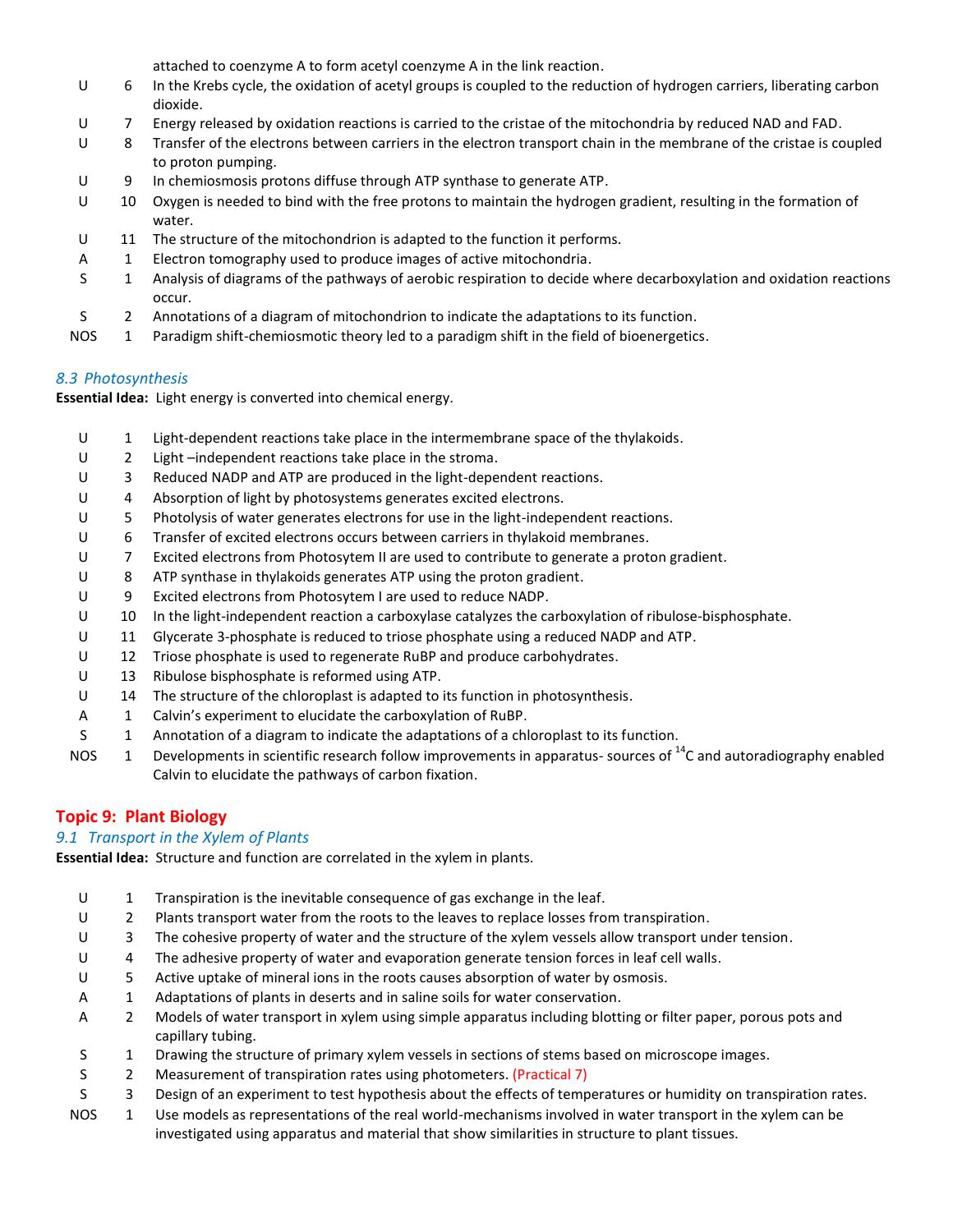## *9.2 Transport in the Phloem of Plants*

**Essential Idea:** Structure and function are correlated in the phloem in plants.

- U 1 Plants transport organic compounds from sources to sinks.
- U 2 Incompressibility of water allows transport along hydrostatic pressure gradients.
- U 3 Active transport is used to load organic compounds into phloem sieve tubes at the source.
- U 4 High concentrations of solutes in the phloem at the source lead to water uptake by osmosis.
- U 5 Raised by hydrostatic pressure causes the contents of the phloem to flow toward sinks.
- A 1 Structure-function relationships of phloem sieve tubes.
- S 1 Identification of xylem and phloem in microscope images of stem and root.
- S 2 Analysis of date from experiments measuring phloem transport rates using aphid stylets and radioactively-labelled carbon dioxide.
- NOS 1 Developments in scientific research follow improvements in apparatus-experimental methods for measuring phloem transport rates using aphid stylets and radioactively-labelled carbon dioxide were only possible when radioisotopes became available.

#### *9.3 Growth in Plants*

**Essential Idea:** Plants adapt their growth to environmental conditions.

- U 1 Undifferentiated cells in the meristems of plants allow indeterminate growth.
- U 2 Mitosis and cell division in the shoot apex provide cells needed for extension of the stem and development of leaves.
- U 3 Plant hormones control growth in the shot apex.
- U 4 Plant shoots response to the environment by tropisms.
- U 5 Auxin efflux pumps can set up concentration gradients of auxin in plants tissue.
- U 6 Auxin influences of cell growth rates by changing the pattern of gene expression.
- A 1 Micropropagation of plants using tissue from the shoot apex nutrient agar gels and growth hormones.
- A 2 Use of micropropagation for rapid bulking up of new varieties, production of virus-free strains of existing varieties and propagation of orchids and other rare species.
- NOS 1 Developments in scientific research follow improvements in analysis and eduction-improvements in analytical techniques allowing the detection of trace amounts of substances has led to advances in the understanding of plant hormones and their effect on gene expression.

## *9.4 Reproduction in Plants*

**Essential Idea:** Reproduction in flowering plants is influenced by the biotic and abiotic environments.

- U 1 Flowering involves a change in gene expression in the shoot apex.
- U 2 The switch to flowering is a response to the length of light and dark periods in many plants.
- U 3 Success in plant reproduction depends on pollination, fertilization and seed dispersal.
- U 4 Most flowering plants use mutualistic relationships with pollinators in sexual reproduction.
- A 1 Methods used to induce short-day plants to flower out of season.
- S 1 Drawing internal structure of seeds.
- S 2 Drawing of half-views of animal-pollinated flowers.
- S 3 Design of experiments to test hypothesis about factors affecting germination.
- NOS 1 Paradigm shift-more than 85% of the world's 250,000 species of flowering plant depend on pollinators for reproduction. This knowledge has led to protecting entire ecosystems rather than individual species.

## **Topic 10: Genetics and Evolution**

#### *10.1 Meiosis*

**Essential Idea:** Meiosis leads to independent assortment of chromosomes and unique composition of alleles in daughter cells.

- U 1 Chromosomes replicate in interphase before meiosis.
- U 2 Crossing over is the exchange of DNA material between non-sister homologous chromatids.
- U 3 Crossing over produces new combinations of alleles on the chromosomes of the haploid cells.
- U 4 Chiasmata formation between non-sister chromatids can results in an exchange of alleles.
- U 5 Homologous chromosomes spate in meiosis I.
- U 6 Sister chromatids separate in meiosis II.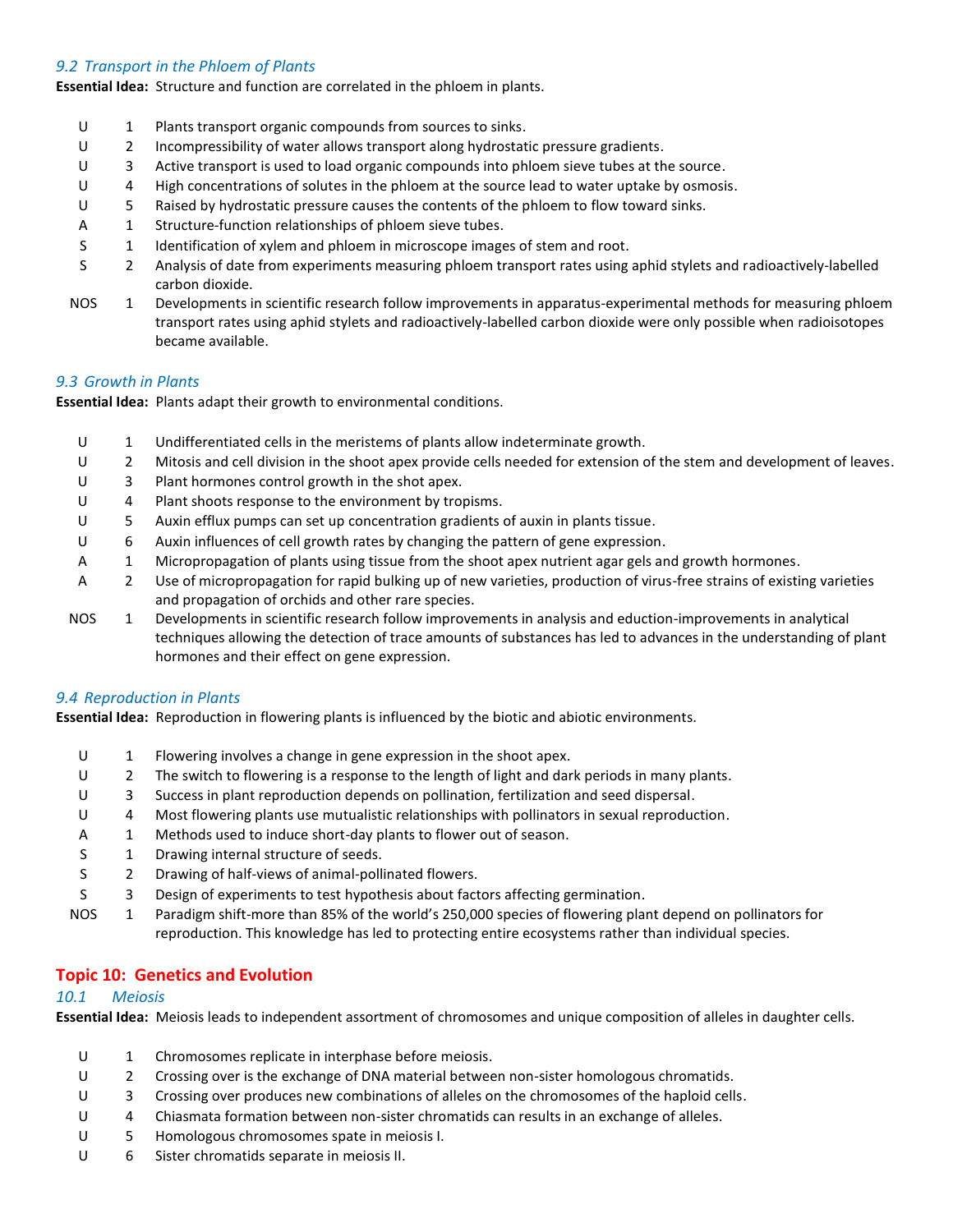- U 7 Independent assortment of genes in due to random orientation of homologous chromosomes pairs in meiosis I.
- S 1 Drawing diagrams to show chiasmata formed by crossing over.
- NOS 1 Making careful observations- careful observations and record keeping turned up anomalous data that Mendel's law of independent assortment could not account for. Thomas Hunt Morgan developed the notion of linked genes to account for the anomalies.

## *10.2 Inheritance*

**Essential Idea:** Genes may be linked or unlinked and are inherited accordingly.

- U 1 Gene loci are said to be linked if on the same chromosome.
- U 2 Unlinked genes segregate independently as a result of meiosis.
- U 3 Variations can be discrete or continuous.
- U 4 The phenotypes of polygenic characteristics tend to show continuous variation.
- U 5 Chi-squared tests are used to determine whether the difference between an observed and expected frequency distribution is statistically significant.
- A 1 Morgans's discovery of non-Mendellian ratios in *Drosophilia.*
- A 2 Completion and analysis of Punnett squares for dihybrid traits.
- A 3 Polygenic traits such as human height may be influenced by environmental factors.
- S 1 Calculation of the predicted genotypic and phenotypic ratio of offspring of dihybrid crosses involving unlinked autosomal genes.
- S 2 Identification of recombinants in crosses involving two linked genes.
- S 3 Use of chi-squared test on data from dihybrid crosses.
- NOS 1 Looking for patterns, trends and discrepancies- Mendel used observations of the natural world to find and explain patterns and tends, Since then, scientists have looked for discrepancies and asked questions based on further observations to show exceptions to the rules. For example, Morgan discovered non-Mendellian ratios in his experiments with *Drosophilia.*

## *10.3 Gene Pools and Speciation*

**Essential Idea:** Gene pools change over time.

- U 1 A gene pool consists of all the genes, and their different alleles, present in an interbreeding population.
- U 2 Evolution required that allele frequencies change with time in populations.
- U 3 Reproductive isolation of populations can be temporal, behavioral or geographic.
- U 4 Speciation due to divergence of isolated populations can be gradual.
- U 5 Speciation can occur abruptly.
- A 1 Identifying examples of directional, stabilizing and disruptive selection.
- A 2 Speciation in the genus *Allium* by polyploidy.
- S 1 Comparison of allele frequencies of geographically isolated populations.
- NOS 1 Looking for patterns, trends and discrepancies- patterns of chromosome number in some genera can be explained by speciation due to polyploidy.

# **Topic 11: Animal Physiology**

# *11.1 Antibody Production and Vaccination*

**Essential Idea:** Immunity is based on recognition of self and destruction of foreign material.

- U 1 Every organism has unique molecules on the surface of its cells.
- U 2 Pathogens can be species-specific although others can cross species barriers.
- U 3 B lymphocytes are activated by T lymphocytes in mammals.
- U 4 Activated B cells multiply to form clones of plasma cells and memory cells.
- U 5 Plasma cells secrete antibodies.
- U 6 Antibodies aid the destruction of pathogens.
- U 7 White cells release histamine in response to allergens.
- U 8 Histamines cause allergic symptoms.
- U 9 Immunity depends upon the persistence of memory cells.
- U 10 Vaccines contain antigens that trigger immunity but do not cause the disease.
- U 11 Fusion of a tumor cell with an antibody-producing plasma cell creates a hybridoma cell.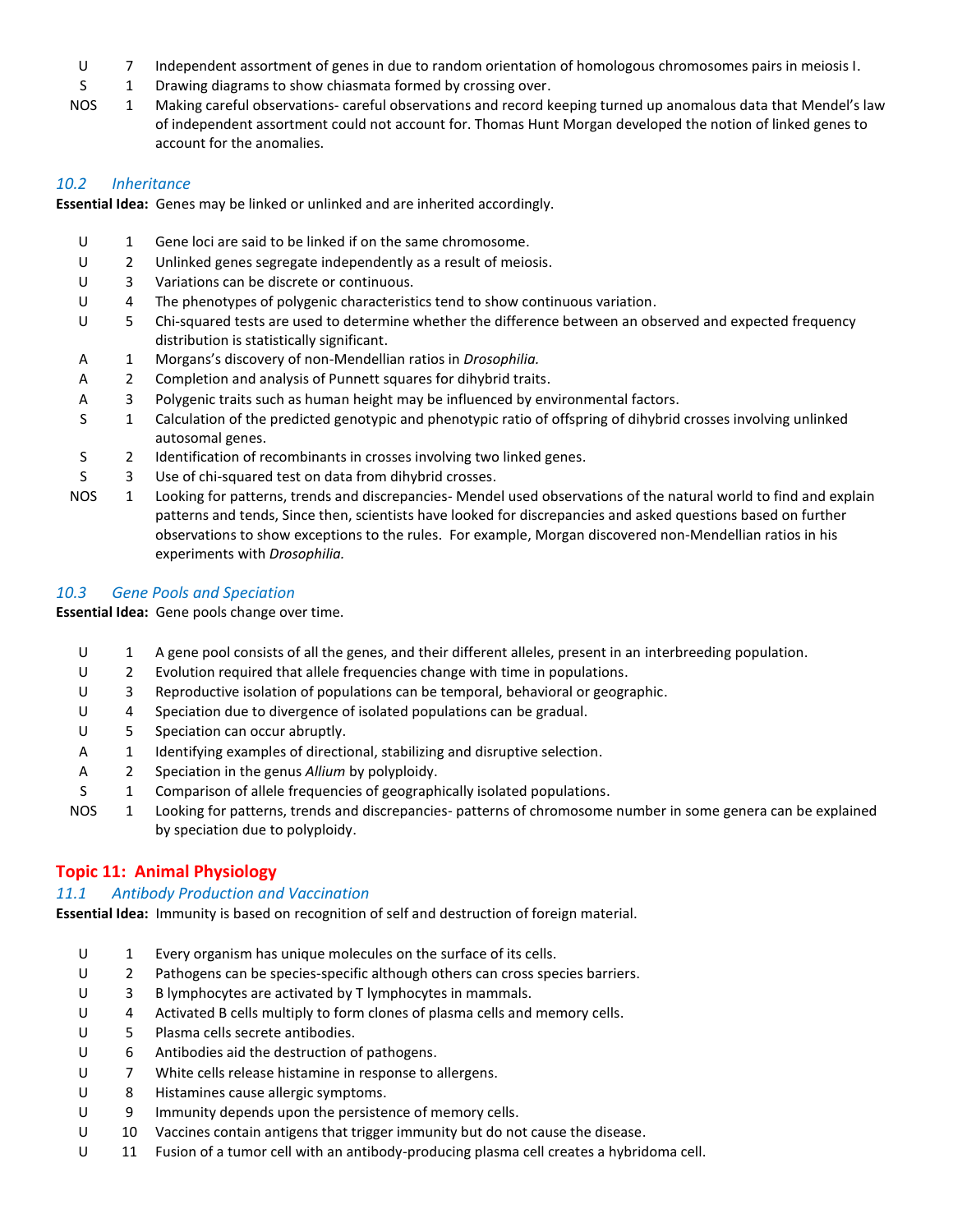- U 12 Monoclonal antibodies are produced by hybridoma cells.
- A 1 Smallpox was the first infectious disease of humans to have been eradicated by vaccination.
- A 2 Monoclonal antibodies to HCG are used to pregnancy test kits.
- A 3 Antigens on the surface of red blood cells stimulate antibody production in a person with a different blood group.
- S 1 Analysis of epidemiological data related to vaccination programs.
- NOS 1 Consider ethical implications of research- Jenner tested his vaccine for smallpox in a child.

#### *11.2 Movement*

**Essential Idea:** The roles of musculoskeletal system are movement, support and protection.

- U 1 Bones and exoskeletons provide anchorage for muscles and act as levers.
- U 2 Synovial joints allow certain movements but not others.
- U 3 Movement of the body requires muscles to work in antagonistic pairs.
- U 4 Skeletal muscles fibres are multinucleated and contain specialized endoplasmic reticulum.
- U 5 Muscle fibres contain many myofibrils.
- U 6 Each myofibrils is made up of contractile sarcomeres.
- U 7 The contraction of the skeletal muscle is achieved by the sliding of actin and myosin filaments.
- U 8 ATP hydrolysis and cross bridge formation are necessary for the filaments to slide.
- U 9 Calcium ions and the proteins tropomyosin and troponin control muscle contractions.
- A 1 Antagonistic pairs of muscles in an insect leg.
- S 1 Annotations of a diagram of the human elbow.
- S 2 Drawing labelled diagrams of the structure of a sarcomere.
- S 3 Analysis of electron micrographs to find the state of concentration of muscle fibres.
- NOS 1 Developments in scientific research follow improvements in apparatus-fluorescent calcium ions have been used to study the cyclic interactions in muscle contraction.

## *11.3 Kidney and Osmoregulation*

**Essential Idea:** All animals excrete nitrogenous waste products and some animals also balance water and solute concentrations.

U 1 Animals are either osmoregulators or osmoconformers. U 2 The Malphigian tubule system in insects and the kidney carry out osmoregulation and removal of nitrogenous wastes. U 3 The composition of blood in the renal artery is different from that in the renal vein. U 4 The ultrastructure of the glomerulus and Bowman's capsule facilitate ultrafiltration. U 5 The proximal convoluted tubule selectively reabsorbs useful substances by active transport. U 6 The loop Henle maintains hypertonic conditions in the medulla. U 7 ADH controls reabsorption of water in the collecting duct. U 8 The length of the loop of Henle is positively correlated with the need for water conservation in animals. U 9 The type of nitrogenous waste in animals is correlates with evolutionary history and habitat. A 1 Consequences of dehydration and over-hydration. A 2 Treatment of kidney failure by hemodialysis or kidney transplant. A 3 Blood cells, glucose, proteins and drugs are detected in urinary tests. S 1 Drawing and labelling a diagram of the human kidney. S 2 Annotations of a diagram of the nephron. NOS 1 Curiosity about particular phenomena- investigations were carried out to determine how desert animals prevent water loss in their wastes.

## *11.4 Sexual Reproduction*

**Essential Idea:** Sexual reproduction involves the development and fusion of haploid gametes.

- U 1 Spermatogenesis and oogenesis both involve mitosis, cell growth, two divisions of meiosis and differentiation.
- U 2 Processes in spermatogenesis and oogenesis result in different numbers of gametes with different amounts of cytoplasm.
- U 3 Fertilization in animals can be internal or external.
- U 4 Fertilization involves mechanisms that prevent polyspermy.
- U 5 Implantation of the blastocysts in the endometrium is essential for the continuation of pregnancy.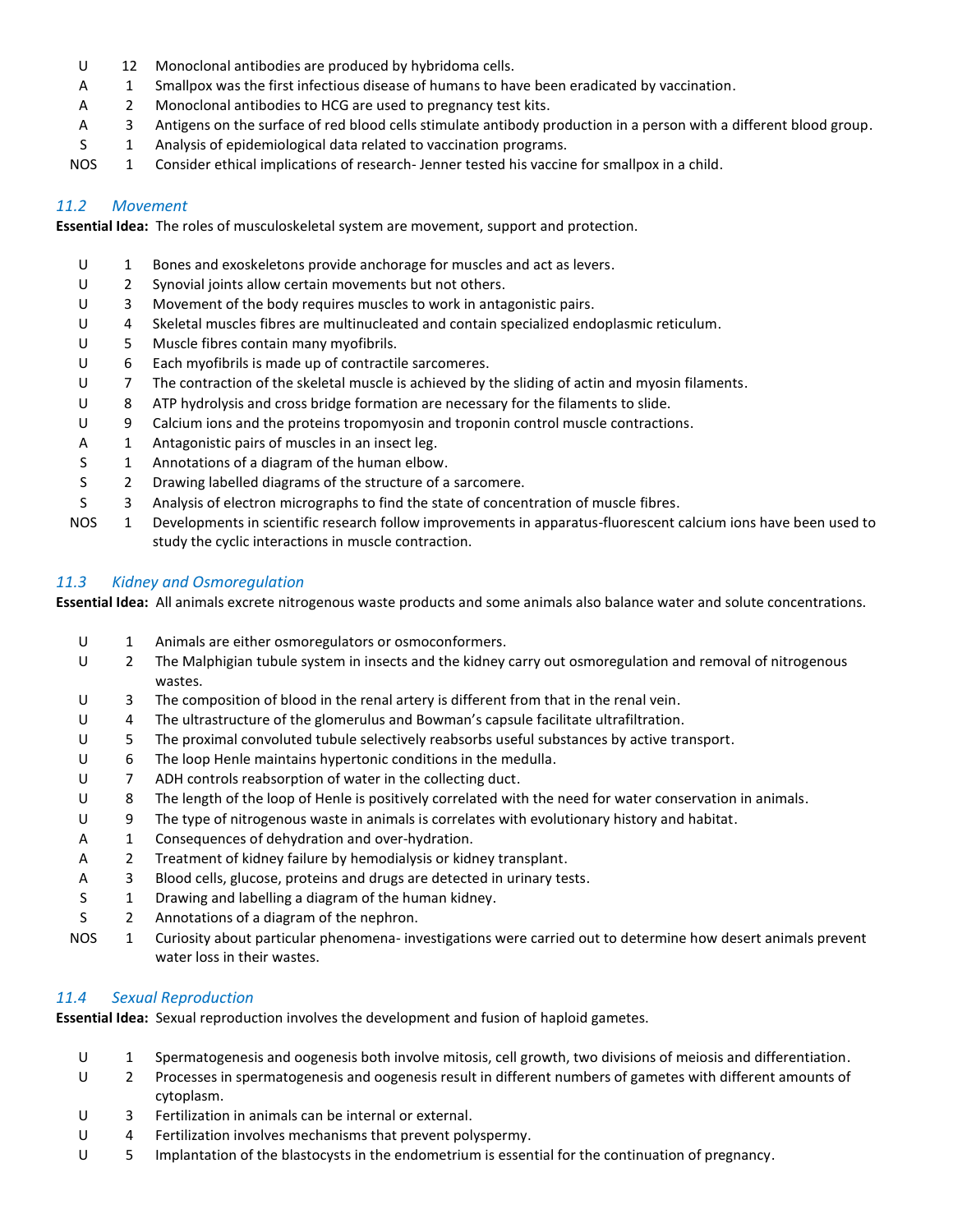- U 6 HCG stimulates the ovary to secrete progesterone during early pregnancy.
- U 7 The placenta facilitates the exchange of materials between the mother and fetus.
- U 8 Estrogen and progesterone are secreted by the placenta once it has formed.
- U 9 Birth is mediated by positive feedback involving estrogen and oxytocin.
- A 1 The average 38-week pregnancy in humans can be positioned on a graph showing the correlation between animals' size and development of the young at birth for other mammals.
- S 1 Annotation of a diagram of seminiferous tubule and ovary to show the stages of gametogenesis.
- S 2 Annotations of diagrams of mature sperm and egg to indicate functions.
- NOS 1 Assessing risks and benefits associated with scientific research-the risks to human male fertility were not adequately assessed bef0re steroids related to progesterone and estrogen were released into the environment as a result of the use of female contraceptive pill.

## **Option D: Human Physiology**

#### *D.1 Human Nutrition*

**Essential Idea:** A balanced diet is essential to human health.

- U 1 Essential nutrients cannot be synthesized by the body; therefore they have to be included in the diet.
- U 2 Dietary minerals are essential chemical elements.
- U 3 Vitamins are chemically diverse carbon compounds that cannot be synthesized by the body.
- U 4 Some fatty acids and some amino acids are essential.
- U 5 Lack of essential amino acids affects the production of proteins.
- U 6 Malnutrition may be caused by a deficiency, imbalance or excess of nutrients in the diet.
- U 7 Appetite is controlled by a centre in the hypothalamus.
- U 8 Overweight individuals are more likely to suffer hypertension and type II diabetes.
- U 9 Starvation can lead to breakdown of body tissue.
- A 1 Production of ascorbic acid by some mammals, but not others that need a dietary supply.
- A 2 Cause and treatment of phenylketonuria (PKU).
- A 3 Lack of Vitamin D or calcium can affect bone mineralization and cause rickets or osteomalacia.
- A 4 Breakdown of heart muscle due to anorexia.
- A 5 Cholesterol in blood as an indicator of the risk of coronary heart disease.
- S 1 Determination of the energy content of food by combustion.
- S 2 Use of databases of nutritional content of foods and software to calculate intakes of essential nutrients from a daily diet.
- NOS 1 Falsification of theories with one theory being superseded by another—scurvy was thought to be specific to humans, because attempts to induce the symptoms in laboratory rats and mice were entirely unsuccessful.

## *D.2 Digestion*

**Essential Idea:** Digestion is controlled by nervous and hormonal mechanisms.

- U 1 Nervous and hormonal mechanisms control the secretion of digestive juices.
- U 2 Exocrine glands secrete to the surface of the body or the lumen of the gut.
- U 3 The volume and content of gastric secretions are controlled by nervous and hormonal mechanisms.
- U 4 Acid conditions in the stomach favour some hydrolysis reactions and help to control pathogens in ingested food.
- U 5 The structure of cells of the epithelium of the villi is adapted to the absorption of food.
- U 6 The rate of transit of materials through the large intestine is positively correlated with their fibre content.
- U 7 Materials not absorbed are egested.
- A 1 The reduction of stomach acid secretion by proton pump inhibitor drugs.
- A 2 Dehydration due to cholera toxin.
- A 3 *Helicobacter pylori* infection as a cause of stomach ulcers.
- S 1 Identification of exocrine gland cells that secrete digestive juices and villus epithelium cells that absorb digested foods from electron micrographs.
- NOS 1 Serendipity and scientific discoveries—the role of gastric acid in digestion was established by William Beaumont while observing the process of digestion in an open wound caused by gunshot.

## *D.3 Functions of the Liver*

**Essential Idea:** The chemical composition of the blood is regulated by the liver.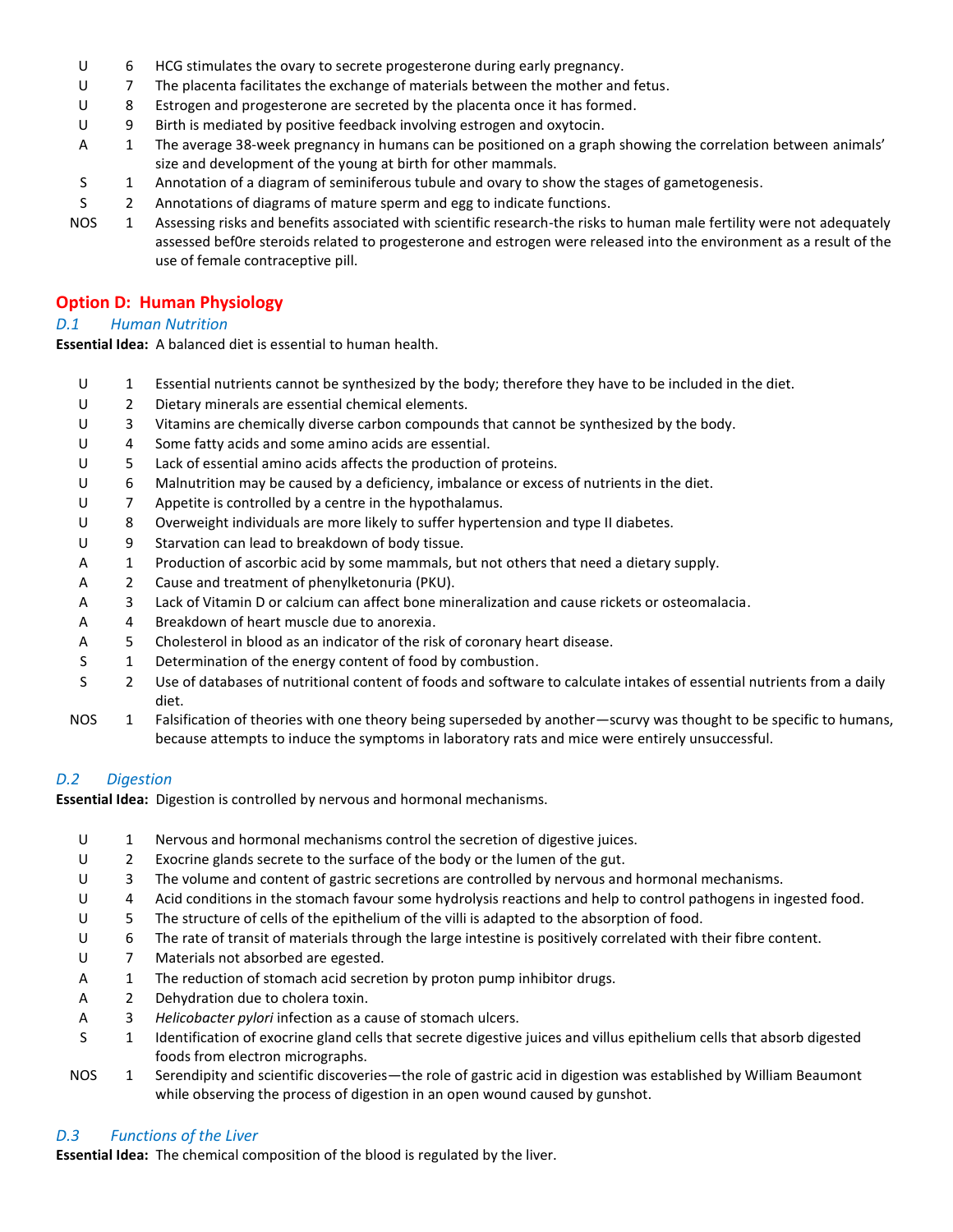- U 1 The liver removes toxins from the blood and detoxifies them.
- U 2 Components of red blood cells are recycled by the liver.
- U 3 The breakdown of erythrocytes starts with phagocytosis of red blood cells by Kupffer cells.
- U 4 Iron is carried to the bone marrow to produce hemoglobin in new red blood cells.
- U 5 Surplus cholesterol is converted to bile salts.
- U 6 Endoplasmic reticulum and Golgi apparatus in hepatocytes produce plasma proteins.
- U 7 The liver intercepts blood from the gut to regulate nutrient levels.
- U 8 Some nutrients in excess can be stored in the liver.
- A 1 Causes and consequences of jaundice.
- A 2 Dual blood supply to the liver and differences between sinusoids and capillaries.
- NOS 1 Educating the public on scientific claims—scientific studies have shown that high-density lipoprotein could be considered "good" cholesterol.

#### *D.4 The Heart*

**Essential Idea:** Internal and external factors influence heart function.

- U 1 Structure of cardiac muscle cells allows propagation of stimuli through the heart wall.
- U 2 Signals from the sinoatrial node that cause contraction cannot pass directly from atria to ventricles.
- U 3 There is a delay between the arrival and passing on of a stimulus at the atrioventricular node.
- U 4 This delay allows time for atrial systole before the atrioventricular valves close.
- U 5 Conducting fibres ensure coordinated contraction of the entire ventricle wall.
- U 6 Normal heart sounds are caused by the atrioventricular valves and semilunar valves closing causing changes in blood flow.
- A 1 Use of artificial pacemakers to regulate the heart rate.
- A 2 Use of defibrillation to treat life-threatening cardiac conditions.
- A 3 Causes and consequences of hypertension and thrombosis.
- S 1 Measurement and interpretation of the heart rate under different conditions.
- S 2 Interpretation of systolic and diastolic blood pressure measurements.
- S 3 Mapping of the cardiac cycle to a normal ECG trace.
- S 4 Analysis of epidemiological data relating to the incidence of coronary heart disease.
- NOS 1 Developments in scientific research followed improvements in apparatus or instrumentation—the invention of the stethoscope led to improved knowledge of the workings of the heart.

## *D.5 Hormones and Metabolism*

**Essential Idea:** Hormones are not secreted at a uniform rate and exert their effect at low concentrations.

- U 1 Endocrine glands secrete hormones directly into the bloodstream.
- U 2 Steroid hormones bind to receptor proteins in the cytoplasm of the target cell to form a receptor–hormone complex.
- U 3 The receptor–hormone complex promotes the transcription of specific genes.
- U 4 Peptide hormones bind to receptors in the plasma membrane of the target cell.
- U 5 Binding of hormones to membrane receptors activates a cascade mediated by a second messenger inside the cell.
- U 6 The hypothalamus controls hormone secretion by the anterior and posterior lobes of the pituitary gland.
- U 7 Hormones secreted by the pituitary control growth, developmental changes, reproduction and homeostasis.
- A 1 Some athletes take growth hormones to build muscles.
- A 2 Control of milk secretion by oxytocin and prolactin.
- NOS 1 Cooperation and collaboration between groups of scientists—the International Council for the Control of Iodine Deficiency Disorders includes a number of scientists who work to eliminate the harm done by iodine deficiency.

## *D.6 Transport of Respiratory Gases*

**Essential Idea:** Red blood cells are vital in the transport of respiratory gases.

- U 1 Oxygen dissociation curves show the affinity of hemoglobin for oxygen.
- U 2 Carbon dioxide is carried in solution and bound to hemoglobin in the blood.
- U 3 Carbon dioxide is transformed in red blood cells into hydrogen carbonate ions.